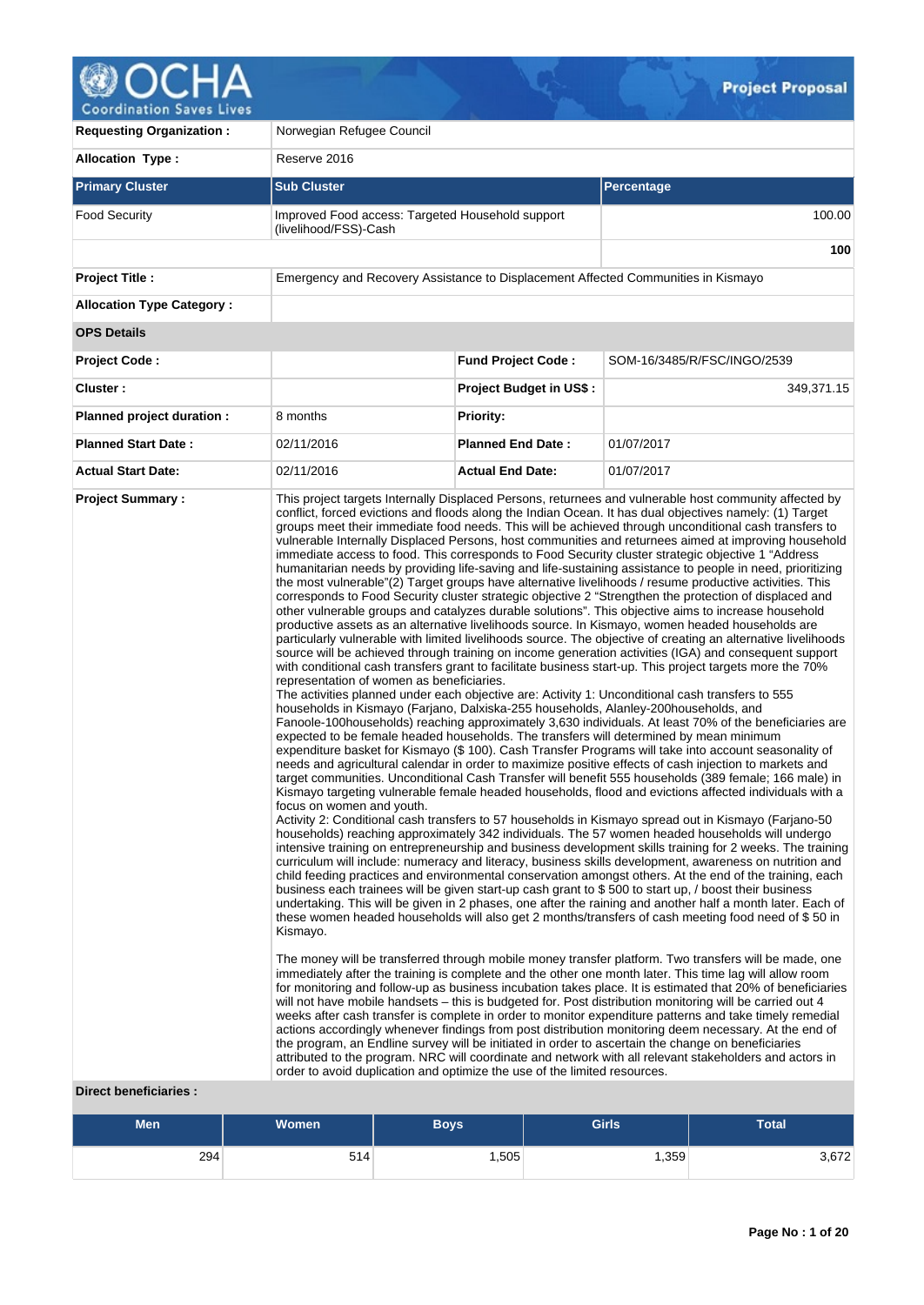### **Other Beneficiaries :**

| <b>Beneficiary name</b>                                       | <b>Men</b> | Women | <b>Boys</b> | <b>Girls</b> | <b>Total</b> |  |  |  |  |  |  |  |
|---------------------------------------------------------------|------------|-------|-------------|--------------|--------------|--|--|--|--|--|--|--|
| Internally Displaced People/Returnees                         | 176        | 308   | 905         | 814          | 2,203        |  |  |  |  |  |  |  |
| People in Host Communities                                    | 73         | 129   | 376         | 340          | 918          |  |  |  |  |  |  |  |
| <b>Indirect Beneficiaries:</b>                                |            |       |             |              |              |  |  |  |  |  |  |  |
| The indirect beneficiaries are the clan kinship relationships |            |       |             |              |              |  |  |  |  |  |  |  |
| <b>Catchment Population:</b>                                  |            |       |             |              |              |  |  |  |  |  |  |  |
| IDPs, Returnees and vulnerable host communities.              |            |       |             |              |              |  |  |  |  |  |  |  |
| Link with allocation strategy:                                |            |       |             |              |              |  |  |  |  |  |  |  |

The project is in line with objective 1 , that which focuses on addressing humanitarian needs by providing lifesaving and lifesustaining assistance to people in need , prioritizing the most vulneable.This project comes to handily bridge the food access gap amongst beneficiaries in Kismayo to avoid the use of negative coping strategies that are evident and continue to have significant detrimental effects on the most vulnerable households. The coping strategies adopted include sale of productive assets, reduction of food diversity, buying food on credit. Child labour and forced marriages are also among those negative coping strategies that have been reported. Urgent lifesaving support is required along with interventions to avert further deterioration of the situation for those on the tipping point. This project intend to avert the possible increase in number of Internally Displaced Persons who slip into crisis. The project shall focus on cash programming to enable Internally Displaced Persons improve household incomes, protect assets and expand livelihood opportunities.

## **Sub-Grants to Implementing Partners :**

| <b>Partner Name</b>                                   | <b>Partner Type</b> | <b>Budget in US\$</b>       |
|-------------------------------------------------------|---------------------|-----------------------------|
|                                                       |                     |                             |
| Other funding secured for the same project (to date): |                     |                             |
| <b>Other Funding Source</b>                           |                     | <b>Other Funding Amount</b> |

## **Organization focal point :**

| <b>Name</b>            | <b>Title</b>                 | Email                   | <b>IPhone</b>   |
|------------------------|------------------------------|-------------------------|-----------------|
| Barnabas Asora         | Head of Programs,<br>Somalia | barnabas.asora@nrc.no   | 00252-617219993 |
| Abdelgadir Galal Ahmed | Country Director, Somalia    | abdelgadir.ahmed@nrc.no | 00252-618454597 |
|                        |                              |                         |                 |

## **BACKGROUND**

## **1. Humanitarian context analysis**

According to Somalia Humanitarian needs overview, February 2016, nearly 4.7 million people in Somalia (48% of the population of an estimated 12.3 million people in Somalia) are acutely food insecure including 953,000 people that have been classified as Phase 3 and 4 (crises and emergency) and approximately 3.3 million people nationwide fall under Phase 2 ("stressed") , all of whom require intervention to protect their livelihoods and build their resilience against future shocks. Women's social indicators consistently lag behind those of men. For instance, the adult literacy rate is estimated to be 27 percent for females compared with 50 percent for males. The gross enrolment rate for girls is 15 percent compared with 27 percent for boys. It is estimated that 98 percent of Somali women and girls have undergone some form of genital mutilation. Women also tend to occupy a lesser role in the public sphere in Somalia.

According to Somalia Human Development Report; the unemployment rate for youth aged 14 to 29 is 67 percent—one of the highest rates in the world. Females experienced higher unemployment at 74 percent than males at 61 percent. The majority of unpaid family workers were young women who were mostly forced to take traditional occupations in the informal labour market due to entrenched traditional gender roles, putting them at higher risk for work-related exploitation. On the other hand, male youth are at a heightened risk of engaging in more dangerous occupations creating unique safety risks for them as well. Somali youth aged 14 to 29 face challenges deterring their transition from school to the labour market. This jobless or discouraged group is the most disadvantaged and most vulnerable to risky and criminal behaviours. When school-age children and youth are taken together, a large proportion of the population is idle, neither working nor in school.

## **2. Needs assessment**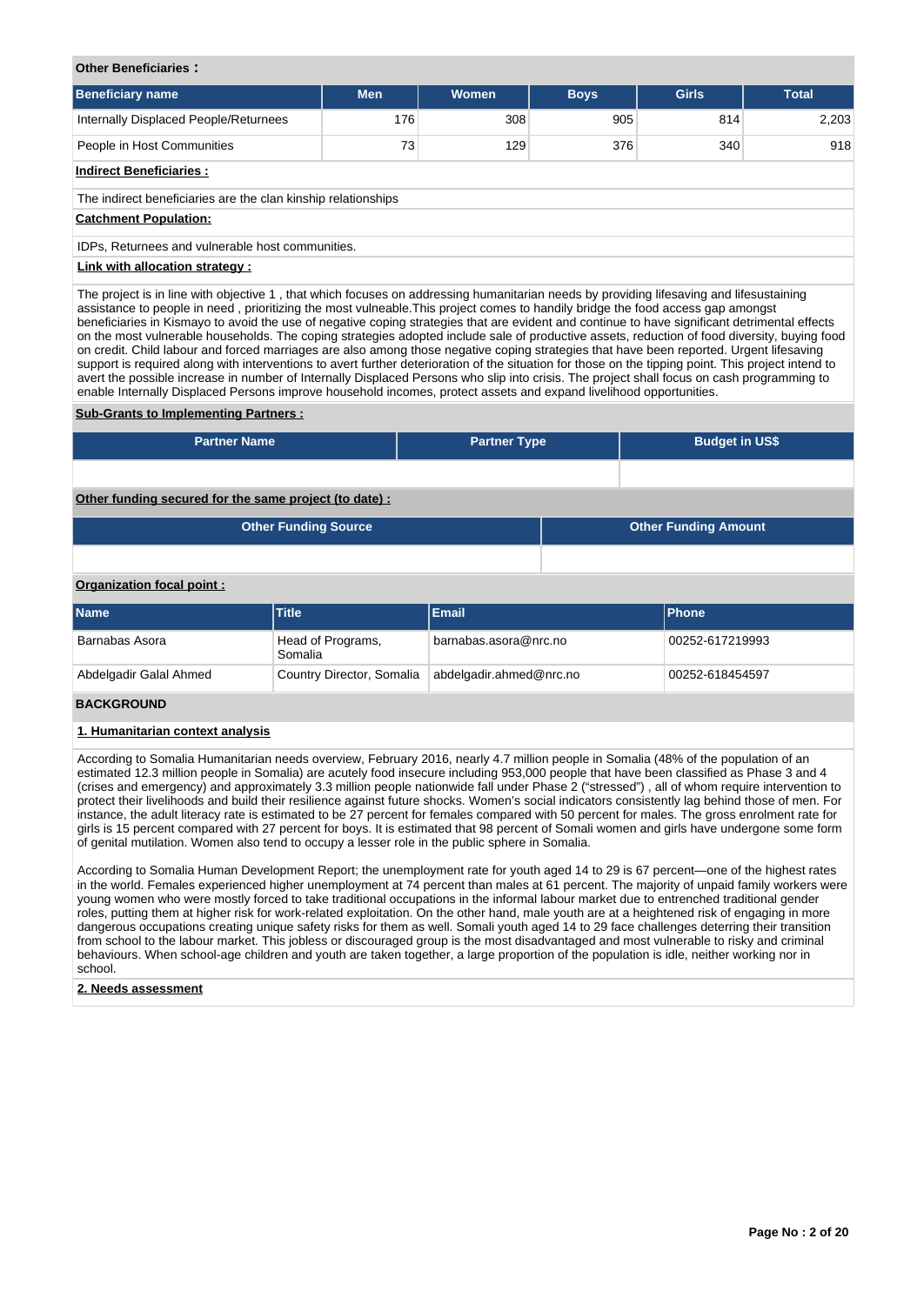In Kismayo, the March/April 2016 rain floods aggravated the already complex displacement situation in Kismayo leading to additional displacements. They have been growing numbers of households voluntarily abandoning their traditional farming activities in Gosha area around Kamsuma, Marerey, and Hargeisa Yarey and joining internally displaced persons in Kismayo. These farmers are said to have been frustrated by the low volume of produce and poor yield of their farms. Al-Shabaab's recent orders to deduct hefty tax of all farm produces have exacerbated the growing numbers of disgruntled farmers leaving their occupation and deciding to live in sprawling conditions in Kismayo internally displaced persons camps.

The effort by the local administration's efforts to reclaim government buildings and land occupied by internally displaced persons have resulted waves of evictions. From November 2015 to April 2015 over 800 households had been evicted from their temporary shelter (NRC eviction update April 2016) rendering them homeless. Additional 20,000 IDPs are at risk of eviction and quite number of them have been given an eviction notice, as the case of Marine camp where they are about to finish their 3 month eviction notice.

Throughout 2015, Kismayo exhibited steady progress along political and security fronts thereby translating into improved on humanitarian access and coordination and networking amongst actors. Nonetheless, approximately 1.1 million people remain internally displaced in Somalia and about 147,000 people (13%) displaced in Lower Jubba region alone. While voluntary repatriation is an objective for political stakeholders, the number of returns has been considerably low to date. Reasons are the lack of basic infrastructure and livelihood opportunities. Of those who return to Somalia, almost 80% settle in Kismayo, Lower Juba, due to family ties and in expectation of employment prospects. This further adds onto the burden on the limited resources that already exist in the region. According to Food Security and Nutrition Analysis Unit (FSNAU) May 2016, approximately 20% of the population in Kismayo fall within "Poor" or "borderline" food consumption score.

According to NRC multi sector assessment in Kismayo, February 2016, expenditure on fuel takes 11.8% of household expenditure after food (35.9%) and water (27.6%). The other expenditures are; health and hygiene (8.7%), clothing (7.1%), Debt payment (6.1%) and other expenditures (1.1%). Sixty percent (60%) of the population had no food stocks and would live day by day while 20% had food stocks to last 1 month, 17% have enough for 2 months and 2% have enough to last 3 months.

NRC already has a four year resilience program in Kismayo which amongst others is intended to address water sanitation & hygiene, WASH needs. This program will aim to have a small but meaningful impact on women headed households through encouraging the use of fuel efficient stoves in order to reduce on their fuel expenditure but also contribute to protecting the environment. This will pave way for learning and replication in future programs. Similar pilots by NRC in Mogadishu and Dollow show that households reduced their fuel expenditure by  $26 - 50%$ 

This project has dual objectives namely: (1) Target groups meet their immediate food needs. This will be achieved through unconditional cash transfers to vulnerable internally displaced persons, host communities and returnees aimed at improving household immediate access to food. This corresponds to Food Security cluster (FSC) strategic objective 1 "Address humanitarian needs by providing life-saving and lifesustaining assistance to people in need, prioritizing the most vulnerable"(2) Target groups have alternative livelihoods / resume productive activities. This corresponds to Food Security cluster (FSC) strategic objective 2 "Strengthen the protection of displaced and other vulnerable groups and catalyzes durable solutions".

## **3. Description Of Beneficiaries**

According to NRC assessments, the major causes of household level vulnerabilities are displacement, death of one or more of the parents (particularly female headed households and lack of livelihoods. Accordingly, the beneficiaries for this project will be internally displaced persons, returnees, female headed households and vulnerable host community affected by conflict, floods and forced evictions in Kismayo town and surrounding villages and settlements. Households within Integrated Phase Classification, integrated phase classification (IPC) 3 and integrated phase classification, IPC 4 will be NRC major target including those with Food Consumption Score (FCS) in borderline and poor. Also to be included are households with Household Dietary Diversity Score (HDDS) less than 4 (meaning those that consume less than 4 food groups at the moment). The training of women headed households on nutrition and child feeding will target these category with awareness messages aimed at reversing the poor food security and nutrition indicators.

According to NRC profiling in Kismayo, the ratio of internally displaced persons to host community to returnees is 60% to 25% to 15% respectively. This is the basis on which beneficiary figures have been projected and calculated with an estimated household size of 6 members.

## **4. Grant Request Justification**

This is in response to improve access to food by beneficiaries in Kismayo to avoid the use of negative coping strategies that are evident and continue to have significant detrimental effects on the most vulnerable households. The coping strategies adopted include sale of productive assets, reduction of food diversity, buying food on credit. Child labour and forced marriages are also among those negative coping strategies that have been reported. Urgent lifesaving support is required along with interventions to avert further deterioration of the situation for those on the tipping point. This project is in response to avert the possibility of a crisis.

## **5. Complementarity**

NRC will work in Kismayo where NRC is implementing resilience projects in Livelihoods, Shelter, Water Sanitation and Hygiene (WASH) and Information, Counseling and Legal Assistance (ICLA) in Fanoole, Farjano and Alanley settlements (communities) in Kismayo running until September 2017. Community based disaster managed committees (CBDMCs) have been in operation since the inception of the Building Resilient Communities in Somalia (BRCiS) project and shall support upcoming program activities in encouraging community participation and ownership.

This SHF project will support in meeting short and medium term needs while still keeping households and communities along the resilience path. The cash transfer will help cushion the household against shocks like floods, evictions while maintaining the long term goals of the project.

## **LOGICAL FRAMEWORK**

### **Overall project objective**

Overall objective of the project is, "Displacement affected communities including those that are hard to reach have improved food security and livelihood opportunities". The specific objective of the project are: Specific Objective1: Target groups meet their immediate food needs. This will be achieved through unconditional cash transfers to vulnerable internally displaced persons (IDPs), host communities and returnees. This is aimed at improving household immediate access to food. Specific Objective 2: Target groups have alternative livelihoods / resume productive activities. Increase household productive assets. This will be achieved through training of female headed households on small scale business and entrepreneurial skills, environmental awareness training, nutrition and child feeding practices and thereafter and extending to them conditional cash transfers (Income Generation Activity - IGA training and kits).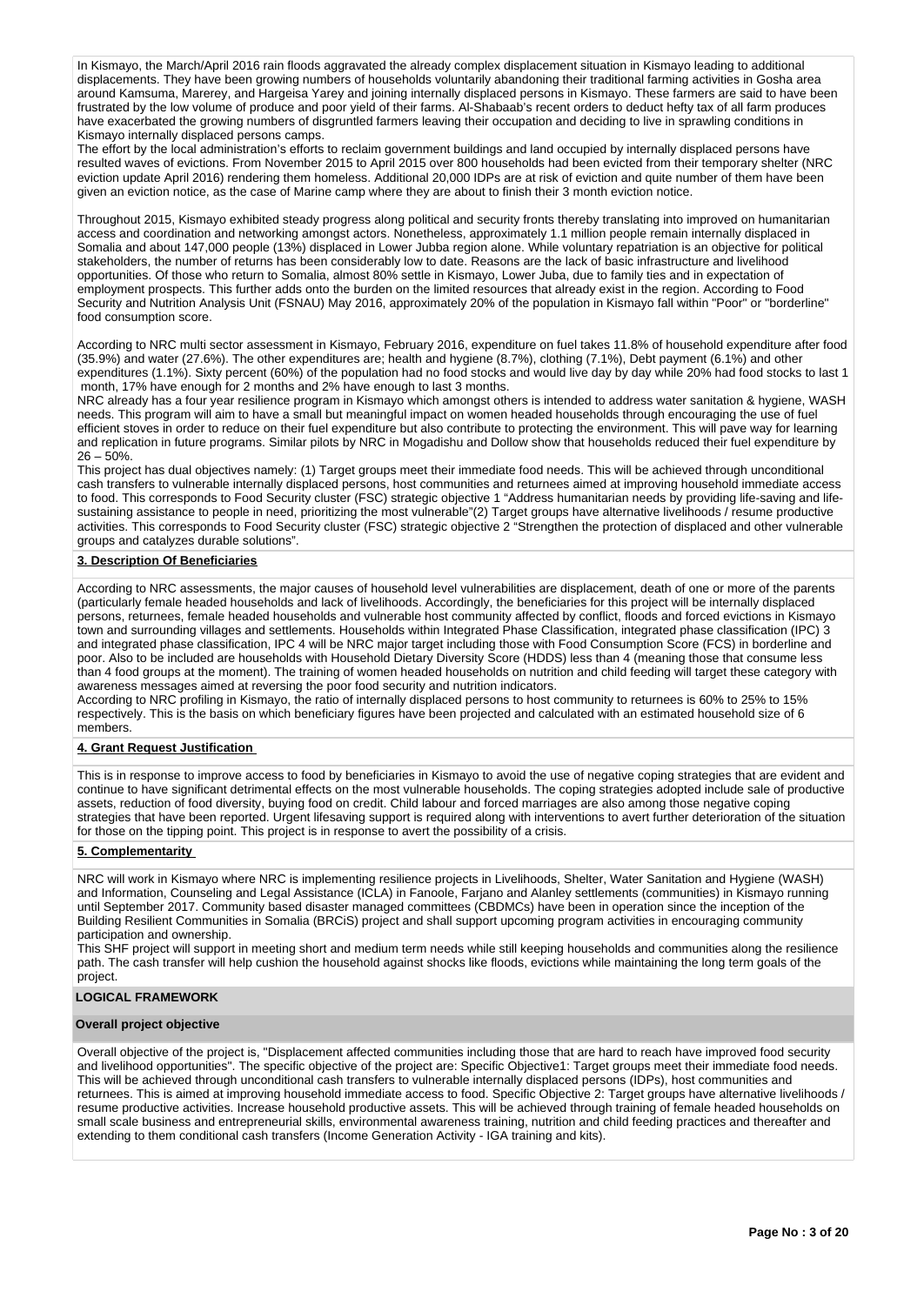| <b>Food Security</b>                                                                                                                                                                                                         |                                          |                                 |
|------------------------------------------------------------------------------------------------------------------------------------------------------------------------------------------------------------------------------|------------------------------------------|---------------------------------|
| <b>Cluster objectives</b>                                                                                                                                                                                                    | Strategic Response Plan (SRP) objectives | <b>Percentage of activities</b> |
| Improve household immediate access to food<br>through provision of unconditional transfer<br>depending on the severity of food insecurity<br>as per IPC classification, vulnerability and<br>seasonality of the livelihoods. | Somalia HRP 2016                         | 91                              |
| Increase productive capacity of rural and<br>urban livelihoods through provision<br>seasonallyappropriate and livelihood-specific<br>inputs.                                                                                 | Somalia HRP 2016                         | 9                               |

**Contribution to Cluster/Sector Objectives :** Through specific objective1: Target groups meet their immediate food needs, targeted vulnerable internally displaced persons (IDPs), host communities and returnees households will receive unconditional cash transfers to which aims to improve household immediate access to food. Additionally, specific objective 2: Target groups have alternative livelihoods / resume productive activities will contribute to increasing productive capacity of household. This will be achieved through training of female headed households on small scale business and entrepreneurial skills, environmental awareness training, nutrition and child feeding practices and thereafter and extending to them conditional cash transfers (IGA training and kits).

## **Outcome 1**

Specific Objective (Outcome) 1: Target groups meet their immediate food needs.

This is aimed at addressing humanitarian needs by providing life-saving and life-sustaining assistance to people in need, prioritizing the most vulnerable

## **Output 1.1**

### **Description**

555 households-HHs (389 Female; 168 Male).

Unconditional Cash Transfer (UCT) will benefit 555 households (389 Female; 168 Male) in Kismayo targeting vulnerable female headed households and flood and evictions affected individuals including women and youth.

## **Assumptions & Risks**

Markets remain functional

## **Activities**

## **Activity 1.1.1**

### **Standard Activity : Community based participation**

Beneficiary identification and registration:

This will be based on agreed upon vulnerability criteria between the community and their leaders and NRC based mainly on socio economic indicators namely; households head, poverty status of the household, disability status, household size amongst others. NRC will then use the selection criteria, working with its community based structures to select and identify beneficiaries for the project.

## **Activity 1.1.2**

#### **Standard Activity : Monitoring Market to determine the immediate impact**

Monitoring will be composed of 3 main activities namely:

(1) Baseline survey. This will take place on a representative sample taking into consideration 95% confidence levels. Sample beneficiaries will be randomly selected from the registration list to ensure no biases. This will be done immediately after selection of beneficiaries take place. The indicators ascertained will be used to measure change attributed to the project at the end of the project. (2) Post distribution monitoring (PDM): This will be done 4 weeks after each distribution when beneficiaries will have used the amounts of money distributed. Expenditure patterns will be monitored in order to assess deviations from plan and take corrective measures whenever necessary. (3) Endline survey: This is planned during the last 2 months of the project. Just like at baseline, a representative sample at 95% confidence levels will be taken and a survey done to assess changes that can me attributed to this project.

**Activity 1.1.3** 

## **Standard Activity : Conditional or unconditional Cash transfer**

### Unconditional Cash Transfer (UCT):

Four cash transfers are planned during the lean season using electronic mobile money transfers (Hormuud) which is wide spread and easily accessible in Somalia including Kismayo. Beneficiaries will undergo a refresher on how they can assess their monthly transfers. NRC previous electronic mobile money transfers did not register any significant challenges. NRC will learn and make this time round even better. UCT will improve access to food and provide life-saving and life-sustaining assistance to people in need, prioritizing the most vulnerable displacement affected population in Kismayo settlements.

#### **Indicators**

|                 |                                                             | <b>End cycle beneficiaries</b>                                                                   |  |                                     |  | End<br>cycle |
|-----------------|-------------------------------------------------------------|--------------------------------------------------------------------------------------------------|--|-------------------------------------|--|--------------|
| Code            | <b>Cluster</b>                                              | <b>Indicator</b>                                                                                 |  | Men   Women   Boys   Girls   Target |  |              |
| Indicator 1.1.1 | <b>Food Security</b>                                        | Number of people in crisis and IDPs receiving<br>unconditional support to improve access to food |  |                                     |  | 555          |
|                 | <b>Advisory of Mentherstein Development and the formula</b> |                                                                                                  |  |                                     |  |              |

**Means of Verification :** Beneficiary cash receipt forms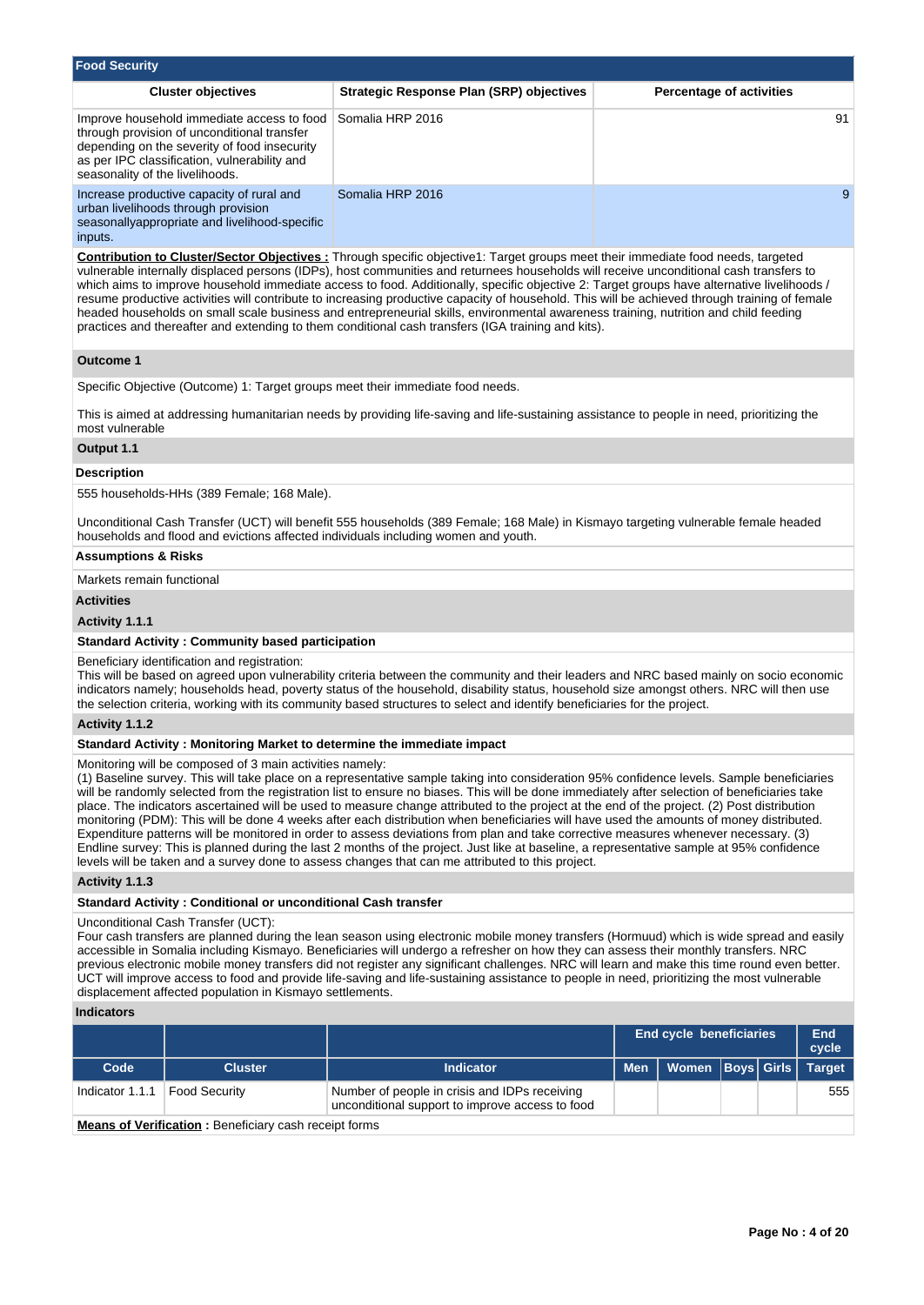## **Outcome 2**

Specific Objective (Outcome) 2: Target groups have alternative livelihoods / resume productive activities.

This is aimed at strengthening the protection of displaced and other vulnerable groups and catalyzes durable solutions.

## **Output 2.1**

### **Description**

#### 50 Female headed households

Fifty (50) women headed households will undergo entrepreneurship and business development skills training for 2 weeks. The training curriculum will include: numeracy and literacy, business skills development, awareness on nutrition and child feeding practices and environmental conservation amongst others. At the end of the training, each business each trainees will be given start-up cash grant to \$500 to start up, / boost their business undertaking.

Each of these women headed households will also get 2 months/transfers of cash meeting food need of \$50 in Kismayo

### **Assumptions & Risks**

Business conditions in Kismayo remain favorable

#### **Activities**

## **Activity 2.1.1**

## **Standard Activity : Community based participation**

### Beneficiary identification and registration:

Only women headed households will participate in this activity. Nonetheless, the selection criteria will be similar to the one for unconditional cash transfer (UCT), i.e. based on agreed upon vulnerability criteria between the community and their leaders and NRC based mainly on socio economic indicators namely; households head, poverty status of the household, disability status, household size amongst others. NRC will then use the selection criteria, working with its community based structures to select and identify beneficiaries for the project.

### **Activity 2.1.2**

## **Standard Activity : Monitoring Market to determine the immediate impact**

Monitoring will be composed of 3 main activities namely:

(1) Baseline survey. This will take place on a representative sample taking into consideration 95% confidence levels. Sample beneficiaries will be randomly selected from the registration list to ensure no biases. This will be done immediately after selection of beneficiaries take place. The indicators ascertained will be used to measure change attributed to the project at the end of the project. (2) Post distribution monitoring (PDM): This will be done once - at least 4 weeks after cash disbursement. This will be used to monitor expenditure patterns will be monitored in order to assess deviations from plan and take corrective measures whenever necessary. (3) Endline survey: This is planned during the last 2 months of the project. Just like at baseline, a representative sample at 95% confidence levels will be taken and a survey done to assess changes that can me attributed to this project.

## **Activity 2.1.3**

#### **Standard Activity : Capacity building**

Training of beneficiaries on Small Scale Business (SSB), entrepreneurial skills, environment conservation and nutrition and child feeding practices.

This will be done by NRC experienced officers and assistants involving business community to share experiences and advise to these potentially new entrants into the venture. Much of the learning and training will be experience sharing and use of visual aids to improve on participation of these adult learners. Learning sessions will last no longer that 3 hours each day to allow for bread winners (female headed households) to get back home and attend to other household chores. Hot meals will be provided during training sessions. Capacity building is will contribute to strengthening the protection of displaced and other vulnerable groups and catalyzes durable solutions by creating self reliance of the most disadvantaged in the community.

## **Activity 2.1.4**

## **Standard Activity : Conditional or unconditional Cash transfer**

Distribution of Conditional Cash Transfers (CCT) for Income Generation Activity input. This activity will target female headed households with particular social vulnerabilities like; (1) no external support/remittances, more than 3 children of school going age, presence of physical disability, chronic illness within the household/head, etc.

The cash transfer that will be distributed will be intended to capitalize/re-capitalize the different choices of business ventures being taken or intended to be undertaken by female headed households with disability in Kismayo. Each beneficiary will receive in cash \$500 intended to either boost (re-capitalize) their business Income Generation Activities or provide start-up capital for those that are already doing something within the choices enterprises. Business choices will be range from vegetable vendors, small merchandise, sale of assorted food and non food items and clothing business amongst others. The new entrants will have their chosen enterprises evaluated for viability during the training sessions before approval.

The transfers will be done in two phases, half-way through the training and at the end of the training; the former intended to enable learning while training is still. The transfer will be through electronic money transfer (Hormuud). Monitoring of expenditure pattern will take place as stated in activity 2.1.2.

## **Activity 2.1.5**

## **Standard Activity : Capacity building**

Distribution of Fuel Efficient Stoves (FES).

This activity will follows activity 2.1.4 and comes as a additional package to the Income Generation Activity beneficiaries. Alongside training on small scale business and entrepreneurial skills to female headed households, there will be capacity building on environmental conservation that will contribute to strengthening awareness on environmental conservation and protect of displaced and other vulnerable groups from the dangers of climate change which indirectly has an effect on their food security.

Each beneficiary will receive in kind a fuel efficient stove (FES) to help put into practice some of the knowledge acquired from the awareness sessions. The use of the FES is hope to have a significant reduction on the expenditure on fuel wood within these households. NRC previous studies show that use of fuel wood reduces expenditure on fuel wood by between 26% - 51% depending on geographical location amongst many other factors.

## **Indicators**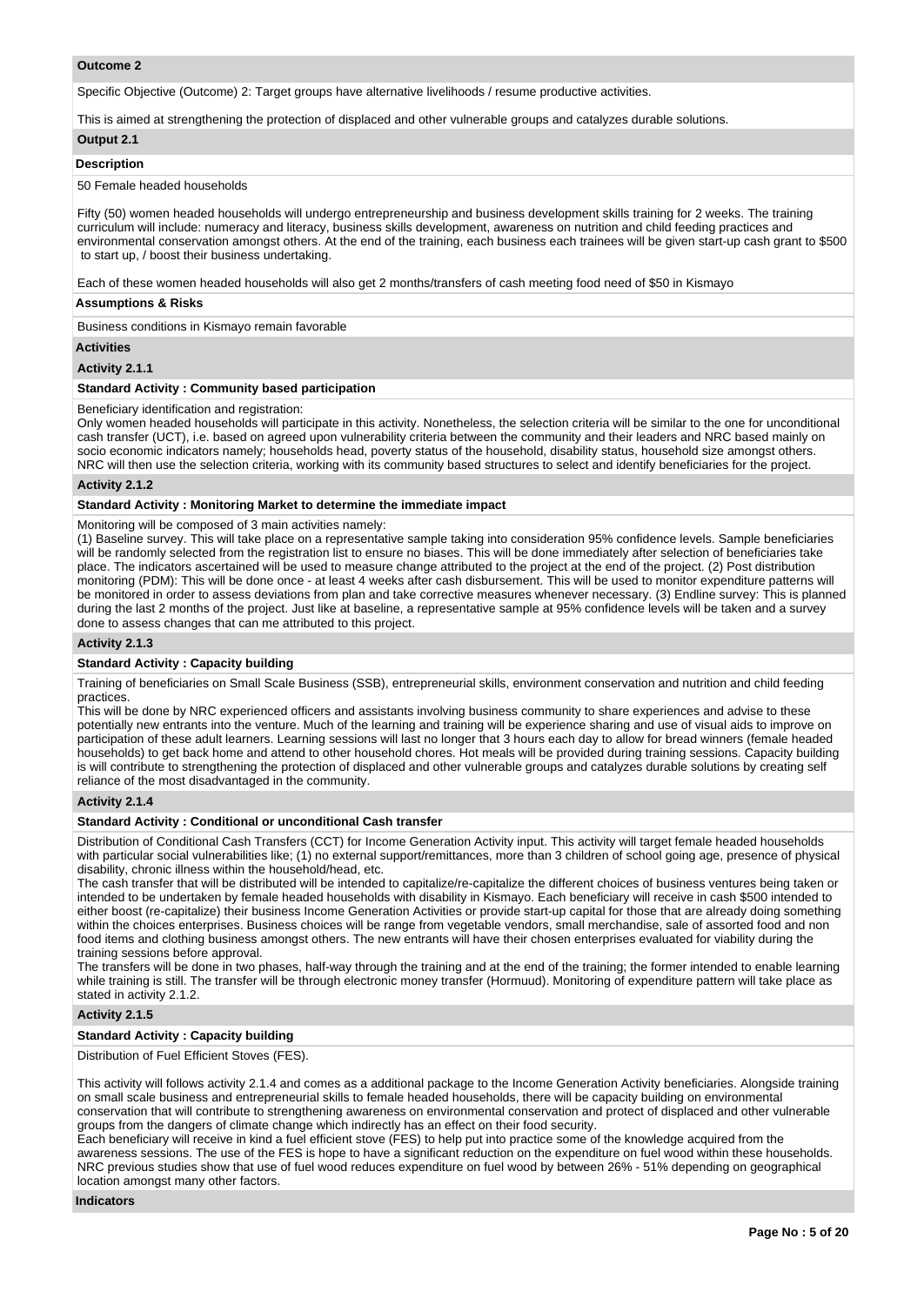|                   |                                                                                                        |                                                                                                                                | End cycle beneficiaries |              | End<br>cycle |                   |               |  |  |
|-------------------|--------------------------------------------------------------------------------------------------------|--------------------------------------------------------------------------------------------------------------------------------|-------------------------|--------------|--------------|-------------------|---------------|--|--|
| Code              | <b>Cluster</b>                                                                                         | <b>Indicator</b>                                                                                                               | <b>Men</b>              | <b>Women</b> |              | <b>Boys</b> Girls | <b>Target</b> |  |  |
| Indicator 2.1.1   | <b>Food Security</b>                                                                                   | Number of people that benefited from conditional<br>transfers to improve access to food and protection<br>of livelihood assets |                         |              |              |                   | 57            |  |  |
|                   | <b>Means of Verification:</b> Beneficiary receipt forms                                                |                                                                                                                                |                         |              |              |                   |               |  |  |
| Indicator 2.1.2   | <b>Food Security</b>                                                                                   | # of female headed households trained on small<br>scale business and entrepreneurial skills                                    |                         |              |              |                   |               |  |  |
| Training Report   | <b>Means of Verification:</b> Training Attendance list                                                 |                                                                                                                                |                         |              |              |                   |               |  |  |
| Indicator 2.1.3   | <b>Food Security</b>                                                                                   | # of female headed households receiving Fuel<br><b>Efficient Stoves (FES)</b>                                                  |                         |              |              |                   | 57            |  |  |
|                   | <b>Means of Verification: Distribution list</b>                                                        |                                                                                                                                |                         |              |              |                   |               |  |  |
| Indicator 2.1.4   | <b>Food Security</b>                                                                                   | Amount of cash transferred to support Income<br>Generation Activity (IGA) input                                                |                         |              |              |                   | 28,500        |  |  |
|                   | <b>Means of Verification:</b> Money transfer records (Hormuud Telecom)<br>Cash Receipt Acknowledgement |                                                                                                                                |                         |              |              |                   |               |  |  |
| Indicator $2.1.5$ | <b>Food Security</b>                                                                                   | Number of individuals trained                                                                                                  |                         |              |              |                   | 57            |  |  |
|                   |                                                                                                        | Means of Verification: # of female headed households receiving training on Environmental Conservation (including use of FES)   |                         |              |              |                   |               |  |  |

**Additional Targets :** Each of the female headed households that are trained on small scale business and entrepreneurial skills,

environmental awareness training, nutrition and child feeding practices and thereafter and extended conditional cash transfers to meet income generation activity input needs will also get a fuel efficient cook stove each to conserve energy and save on fuel costs that have really show to take between 4 - 15% of household expenditure, according to NRC multi sector surveys.

## **M & R**

## **Monitoring & Reporting plan**

At the project start-up, meetings will be held with the community and their leaders to create awareness about the project. Details about selection criteria will be discussed and agreed upon. Roles and responsibilities of all parties involved will also be agreed upon including beneficiaries, local leaders, Hormuud telecom and NRC.

The above activities will be followed by beneficiary identification and registration. Registered beneficiaries will have their names displayed at the community level for verification. The selected beneficiaries will be briefed on their entitlements, roles and responsibilities by NRC project officers and assistants.

A baseline survey will then be commissioned to ascertain the indicators at start for this project. NRC will use trained enumerators and supported by Project assistants to do the survey. This will be based on confidence levels of 95%; separate surveys will be done for both activities (Unconditional Cash Transfer and Income Generation Activity, IGA).

The baseline will be followed by Unconditional Cash Transfer to 555 households. There will be four (4) transfers made through Hormuud mobile money transfer platform. Each transfer will follow another approximately 4 weeks after the first because the transfers amount was based on a monthly based, minimum expenditure basket, MEB.

NRC Food Security Project Coordinator supported Officers and assistants will train enumerators will administer post distribution monitoring (PDM) forms approximately 4 weeks after cash transfers have taken place. The time lag (4 weeks) is intended to ensure that usage / expenditure of the cash has taken place. Post distribution monitoring is intended to monitor expenditure patterns and take timely remedial actions accordingly whenever PDM findings deem necessary.

Income Generation Activity beneficiaries will be composed of 50 female headed households; these will undergo training on Small Scale Business and entrepreneurial skills training including environmental conservation and nutritional and child feeding awareness sessions. Cash transfers for Income Generation Activity beneficiaries will take place during and after the training is completed to ensure hand-on learning and skills acquisition but also putting to use the skills acquired. Post distribution monitoring for Income Generation Activity cash transfer will take place one month after disbursement.

There will be an interim report to SHF done during the fifth month of the project when the project will have gone halfway incorporating findings from Baseline and post distribution monitoring,PDMs.

At the end of the project, an Endline survey will be commissioned to establish the changes in beneficiaries that could be attributed to this project. For all surveys and post distribution monitoring, a 95% confidence levels will be used will working on the sample sizes of the surveys.

## **Workplan**

| <b>Activitydescription</b>                                                                                                                                                                                                                                                                                                                   | Year $123456789101112$ |  |  |  |  |  |   |  |
|----------------------------------------------------------------------------------------------------------------------------------------------------------------------------------------------------------------------------------------------------------------------------------------------------------------------------------------------|------------------------|--|--|--|--|--|---|--|
| Activity 1.1.1: Beneficiary identification and registration:<br>2016<br>This will be based on agreed upon vulnerability criteria between the community                                                                                                                                                                                       |                        |  |  |  |  |  | Χ |  |
| and their leaders and NRC based mainly on socio economic indicators namely;<br>2017<br>households head, poverty status of the household, disability status, household size<br>amongst others. NRC will then use the selection criteria, working with its<br>community based structures to select and identify beneficiaries for the project. |                        |  |  |  |  |  |   |  |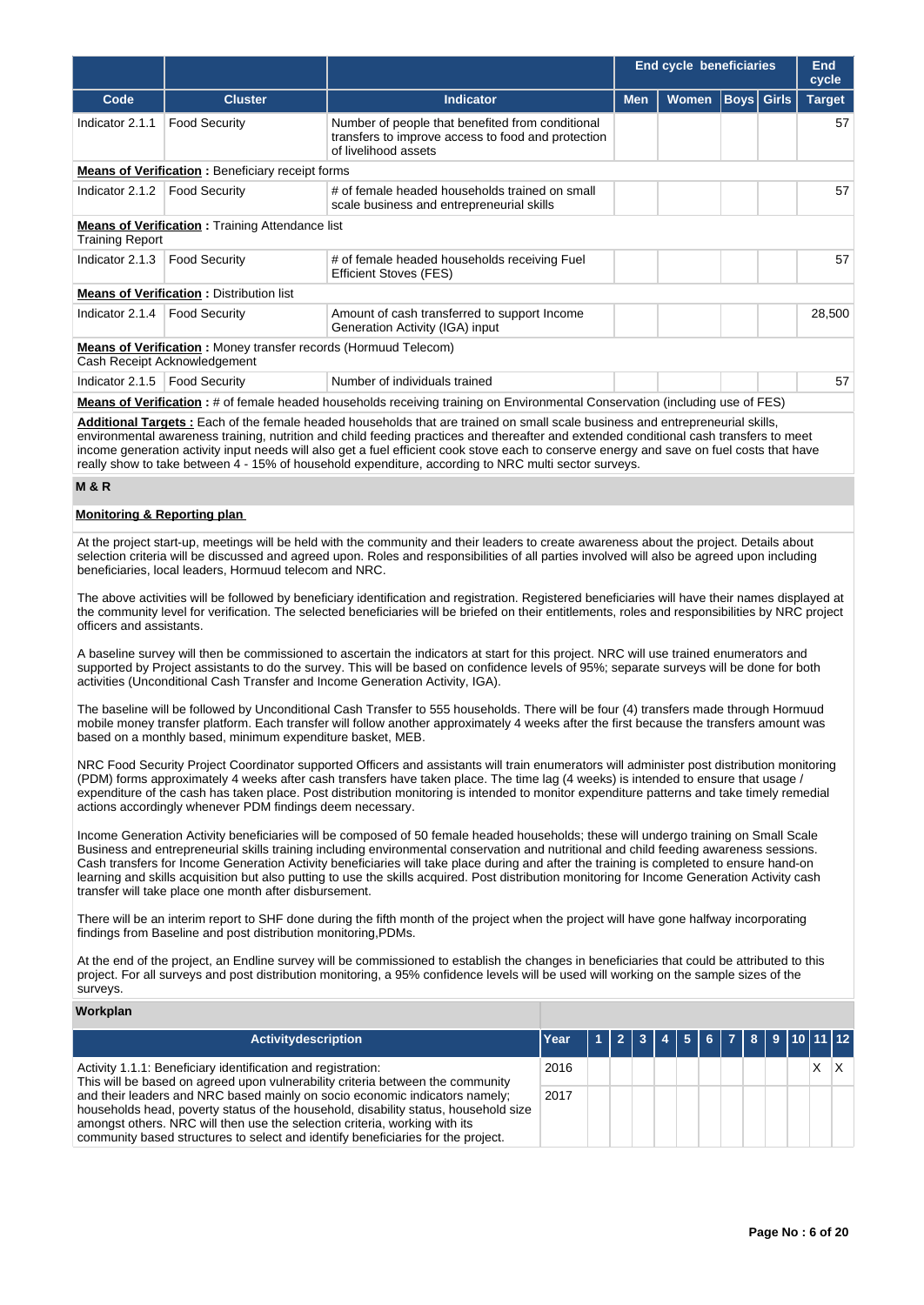| Activity 1.1.2: Monitoring will be composed of 3 main activities namely:<br>(1) Baseline survey. This will take place on a representative sample taking into                                                                                                                                                                                                                                                                                                                                                                                                                                                                                                                                                                                                                                                                                                                                                                                                                                                                                                                                                                                                                                                                                                                                                                                                                                                                                 | 2016 |    |    |    |    |   |  |  | X              |              |
|----------------------------------------------------------------------------------------------------------------------------------------------------------------------------------------------------------------------------------------------------------------------------------------------------------------------------------------------------------------------------------------------------------------------------------------------------------------------------------------------------------------------------------------------------------------------------------------------------------------------------------------------------------------------------------------------------------------------------------------------------------------------------------------------------------------------------------------------------------------------------------------------------------------------------------------------------------------------------------------------------------------------------------------------------------------------------------------------------------------------------------------------------------------------------------------------------------------------------------------------------------------------------------------------------------------------------------------------------------------------------------------------------------------------------------------------|------|----|----|----|----|---|--|--|----------------|--------------|
| consideration 95% confidence levels. Sample beneficiaries will be randomly<br>2017<br>selected from the registration list to ensure no biases. This will be done<br>immediately after selection of beneficiaries take place. The indicators ascertained<br>will be used to measure change attributed to the project at the end of the project.<br>(2) Post distribution monitoring (PDM): This will be done 4 weeks after each<br>distribution when beneficiaries will have used the amounts of money distributed.<br>Expenditure patterns will be monitored in order to assess deviations from plan and<br>take corrective measures whenever necessary. (3) Endline survey: This is planned<br>during the last 2 months of the project. Just like at baseline, a representative<br>sample at 95% confidence levels will be taken and a survey done to assess<br>changes that can me attributed to this project.                                                                                                                                                                                                                                                                                                                                                                                                                                                                                                                             |      | X. | X. | X. | X  | X |  |  |                |              |
| Activity 1.1.3: Unconditional Cash Transfer (UCT):<br>Four cash transfers are planned during the lean season using electronic mobile                                                                                                                                                                                                                                                                                                                                                                                                                                                                                                                                                                                                                                                                                                                                                                                                                                                                                                                                                                                                                                                                                                                                                                                                                                                                                                         | 2016 |    |    |    |    |   |  |  | $x \mid x$     |              |
| money transfers (Hormuud) which is wide spread and easily accessible in Somalia<br>2017<br>including Kismayo. Beneficiaries will undergo a refresher on how they can assess<br>their monthly transfers. NRC previous electronic mobile money transfers did not<br>register any significant challenges. NRC will learn and make this time round even<br>better. UCT will improve access to food and provide life-saving and life-sustaining<br>assistance to people in need, prioritizing the most vulnerable displacement<br>affected population in Kismayo settlements.<br>Activity 2.1.1: Beneficiary identification and registration:<br>Only women headed households will participate in this activity. Nonetheless, the                                                                                                                                                                                                                                                                                                                                                                                                                                                                                                                                                                                                                                                                                                                 |      | X  |    |    |    |   |  |  |                |              |
|                                                                                                                                                                                                                                                                                                                                                                                                                                                                                                                                                                                                                                                                                                                                                                                                                                                                                                                                                                                                                                                                                                                                                                                                                                                                                                                                                                                                                                              | 2016 |    |    |    |    |   |  |  | $X$ $\mid$ $X$ |              |
| selection criteria will be similar to the one for unconditional cash transfer (UCT), i.e.<br>based on agreed upon vulnerability criteria between the community and their<br>leaders and NRC based mainly on socio economic indicators namely; households<br>head, poverty status of the household, disability status, household size amongst<br>others. NRC will then use the selection criteria, working with its community based<br>structures to select and identify beneficiaries for the project.<br>Activity 2.1.2: Monitoring will be composed of 3 main activities namely:                                                                                                                                                                                                                                                                                                                                                                                                                                                                                                                                                                                                                                                                                                                                                                                                                                                           | 2017 |    |    |    |    |   |  |  |                |              |
| (1) Baseline survey. This will take place on a representative sample taking into<br>2017                                                                                                                                                                                                                                                                                                                                                                                                                                                                                                                                                                                                                                                                                                                                                                                                                                                                                                                                                                                                                                                                                                                                                                                                                                                                                                                                                     | 2016 |    |    |    |    |   |  |  | х              |              |
| consideration 95% confidence levels. Sample beneficiaries will be randomly<br>selected from the registration list to ensure no biases. This will be done<br>immediately after selection of beneficiaries take place. The indicators ascertained<br>will be used to measure change attributed to the project at the end of the project.<br>(2) Post distribution monitoring (PDM): This will be done once - at least 4 weeks<br>after cash disbursement. This will be used to monitor expenditure patterns will be<br>monitored in order to assess deviations from plan and take corrective measures<br>whenever necessary. (3) Endline survey: This is planned during the last 2 months<br>of the project. Just like at baseline, a representative sample at 95% confidence<br>levels will be taken and a survey done to assess changes that can me attributed to                                                                                                                                                                                                                                                                                                                                                                                                                                                                                                                                                                            |      | X. | X. | X. | X. | X |  |  |                |              |
| Activity 2.1.3: Training of beneficiaries on Small Scale Business (SSB),                                                                                                                                                                                                                                                                                                                                                                                                                                                                                                                                                                                                                                                                                                                                                                                                                                                                                                                                                                                                                                                                                                                                                                                                                                                                                                                                                                     | 2016 |    |    |    |    |   |  |  | $X \mid X$     |              |
| entrepreneurial skills, environment conservation and nutrition and child feeding<br>practices.<br>2017<br>This will be done by NRC experienced officers and assistants involving business<br>community to share experiences and advise to these potentially new entrants into<br>the venture. Much of the learning and training will be experience sharing and use<br>of visual aids to improve on participation of these adult learners. Learning sessions<br>will last no longer that 3 hours each day to allow for bread winners (female headed<br>households) to get back home and attend to other household chores. Hot meals<br>will be provided during training sessions. Capacity building is will contribute to<br>strengthening the protection of displaced and other vulnerable groups and<br>catalyzes durable solutions by creating self reliance of the most disadvantaged in<br>the community.                                                                                                                                                                                                                                                                                                                                                                                                                                                                                                                                |      | X  |    |    |    |   |  |  |                |              |
| Activity 2.1.4: Distribution of Conditional Cash Transfers (CCT) for Income                                                                                                                                                                                                                                                                                                                                                                                                                                                                                                                                                                                                                                                                                                                                                                                                                                                                                                                                                                                                                                                                                                                                                                                                                                                                                                                                                                  | 2016 |    |    |    |    |   |  |  | X.             | $\mathsf{X}$ |
| Generation Activity input. This activity will target female headed households with<br>particular social vulnerabilities like; (1) no external support/remittances, more than<br>2017<br>3 children of school going age, presence of physical disability, chronic illness within<br>the household/head, etc.<br>The cash transfer that will be distributed will be intended to capitalize/re-capitalize<br>the different choices of business ventures being taken or intended to be<br>undertaken by female headed households with disability in Kismayo. Each<br>beneficiary will receive in cash \$500 intended to either boost (re-capitalize) their<br>business Income Generation Activities or provide start-up capital for those that are<br>already doing something within the choices enterprises. Business choices will be<br>range from vegetable vendors, small merchandise, sale of assorted food and non<br>food items and clothing business amongst others. The new entrants will have their<br>chosen enterprises evaluated for viability during the training sessions before<br>approval.<br>The transfers will be done in two phases, half-way through the training and at the<br>end of the training; the former intended to enable learning while training is still. The<br>transfer will be through electronic money transfer (Hormuud). Monitoring of<br>expenditure pattern will take place as stated in activity 2.1.2 |      | X. | X  |    |    |   |  |  |                |              |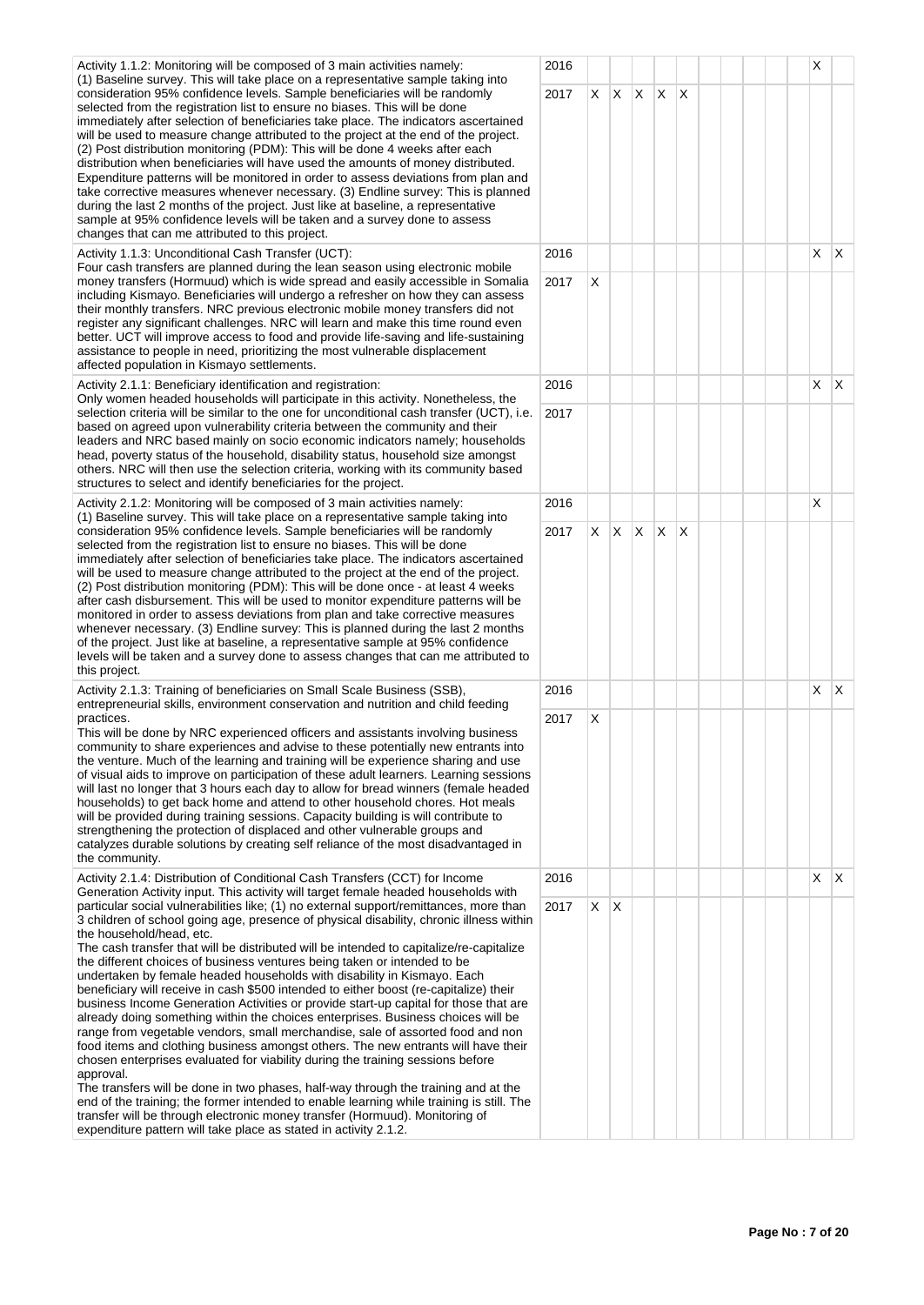| Activity 2.1.5: Distribution of Fuel Efficient Stoves (FES).                                                                                                                                                                                                                                                                                                                                                                                                                                                                                                                                                                                                                                                                                                                                                                                                                                                                                                                                                     | 2016 |    |          |              |  |  |  |  | X I |
|------------------------------------------------------------------------------------------------------------------------------------------------------------------------------------------------------------------------------------------------------------------------------------------------------------------------------------------------------------------------------------------------------------------------------------------------------------------------------------------------------------------------------------------------------------------------------------------------------------------------------------------------------------------------------------------------------------------------------------------------------------------------------------------------------------------------------------------------------------------------------------------------------------------------------------------------------------------------------------------------------------------|------|----|----------|--------------|--|--|--|--|-----|
| This activity will follows activity 2.1.4 and comes as a additional package to the<br>Income Generation Activity beneficiaries. Alongside training on small scale<br>business and entrepreneurial skills to female headed households, there will be<br>capacity building on environmental conservation that will contribute to<br>strengthening awareness on environmental conservation and protect of displaced<br>and other vulnerable groups from the dangers of climate change which indirectly<br>has an effect on their food security.<br>Each beneficiary will receive in kind a fuel efficient stove (FES) to help put into<br>practice some of the knowledge acquired from the awareness sessions. The use of<br>the FES is hope to have a significant reduction on the expenditure on fuel wood<br>within these households. NRC previous studies show that use of fuel wood<br>reduces expenditure on fuel wood by between 26% - 51% depending on<br>geographical location amongst many other factors. | 2017 | X. | <b>X</b> | $\mathsf{X}$ |  |  |  |  |     |
| <b>OTHER INFO</b>                                                                                                                                                                                                                                                                                                                                                                                                                                                                                                                                                                                                                                                                                                                                                                                                                                                                                                                                                                                                |      |    |          |              |  |  |  |  |     |

## **Accountability to Affected Populations**

Beneficiary participation: Beneficiaries will be involved at all phases of the project cycle. At project start-up, community and their leaders will be consulted as staff create awareness about this project. Roles and responsibilities will be agreed upon including targeting and selection criteria. At Baseline, Post Distribution Monitoring (PDM) and Endline, beneficiary involvement will be crucial in order to establish realistic indicators and monitor trends timely taking corrective actions where necessary. Beneficiaries take part in annual review meetings, field after project reviews, lessons learnt exercise including opportunity to document, from selected households, successes and failures to replicate and learn from when future programs are designed.

Complaints response and feedback mechanism (CRFM): NRC has a fully fledge CRFM system with the toll free line number 304 which is logged and addressed with respective sectors regularly. There is also an open door policy where beneficiaries and leaders come to NRC office to discuss issues and matters affecting their wellbeing. Focus Group Discussion (FGD) meetings are also held in the settlements with representatives from all affected groups to devise way forward.

Information sharing: NRC appropriately shares information to beneficiaries keeping confidentiality at the forefront. Beneficiaries shall be given feedback about their status of the basic food security and nutrition indicators so that corporate action is take to address divergent trends but also to give credit on their progress when things are getting along well.

Do No Harm principle: NRC adheres to the do no harm principle. Actions on NRC and its partners should not jeopardise beneficiary conditions. NRC also adheres to the humanitarian principles of impartiality, confidentiality, impartiality and neutrality.

## **Implementation Plan**

Implementation: NRC will implement activities directly working with Hormuud telecom to support in electronic money transfers to beneficiaries. Beneficiaries will undergo awareness and refresher session on how to use the mobile phone to receive cash which is already widely used and very popular in Somalia. Beneficiaries will get information on their entitlements of USD 100 per month for 4 months / transfers. A sample of the beneficiaries will be interviewed on a monthly basis for the PDM process including a Baseline and an Endline at the beginning and at the end of the project respectively. The female headed households will undergo training by NRC technical field teams on Small Scale Business (SSB), entrepreneurial skills, environmental conservation and nutrition and child feeding. This lot will then receive IGA cash input worth USD 500. Each of the female headed households will get cash support cash injection of USD 50 for 2 months during the training months. The Income Generation Activity (IGA) beneficiaries will also get fuel efficient stove (FES) each to support in reducing household expenditure on fuel and contribute to protecting the environment.

Supervision & Reporting: NRC field staff will be engaged in the daily interaction with and support to beneficiaries. There will be Interim and final report submitted to OCHA half way through the project at the end respectively. NRC will lead in sharing lessons, best practices, and any other information to actors and the donor to enable better advocacy and visibility of the project.

Coordination: NRC will work with the Food Security Cluster (FSC) to share information with other FSC actors to avoid duplication. NRC will periodically brief the local leadership on the progress of the project and seek their support whenever requires especially in regards to guidance and advise to trainees on possible course of action that they could take in as far as business development is concerned.

| Name of the organization                                  | Areas/activities of collaboration and rationale                                                                                                                                                                                                                                       |
|-----------------------------------------------------------|---------------------------------------------------------------------------------------------------------------------------------------------------------------------------------------------------------------------------------------------------------------------------------------|
| Hormuud Telecom Company                                   | NRC will use Hormuud Telecom company as a medium to transfer<br>cahs to benefciaries. Hormuud mobile company is the largest and<br>most widely used electronic money transfer company in Somalia.<br>There are alos many money access points all over Kismayo.                        |
| American Refugee Council (ARC), Mercy Corps, CARE Somalia | These are the major Food Security Actors in Kismayo. NRC will work<br>with these organisations through the FSC and bilaterally to<br>coordinate on activities to avoid duplication and optimise resource<br>use and have maximum impact.                                              |
| National Commision for Refugees and IDPs (NCRI)           | NRC will work with NCRI to cooridiante and triangulate figures of<br>displacements and support opportunities that have already been<br>accessed, all in a bid to avoid dupplication, target the most needy<br>and have maximum impact.                                                |
| Local authorities                                         | NRC wil link up with local leadership at various levels whil planning<br>on vulnerability criteria which will eventually form the selection<br>criteria. Linkages and coordination will also be in an effort to perfect<br>M&E including joint re-dress to challenges that migt arise |
| <b>Environment Marker Of The Project</b>                  |                                                                                                                                                                                                                                                                                       |
| A: Neutral Impact on environment with No mitigation       |                                                                                                                                                                                                                                                                                       |

## **Coordination with other Organizations in project area**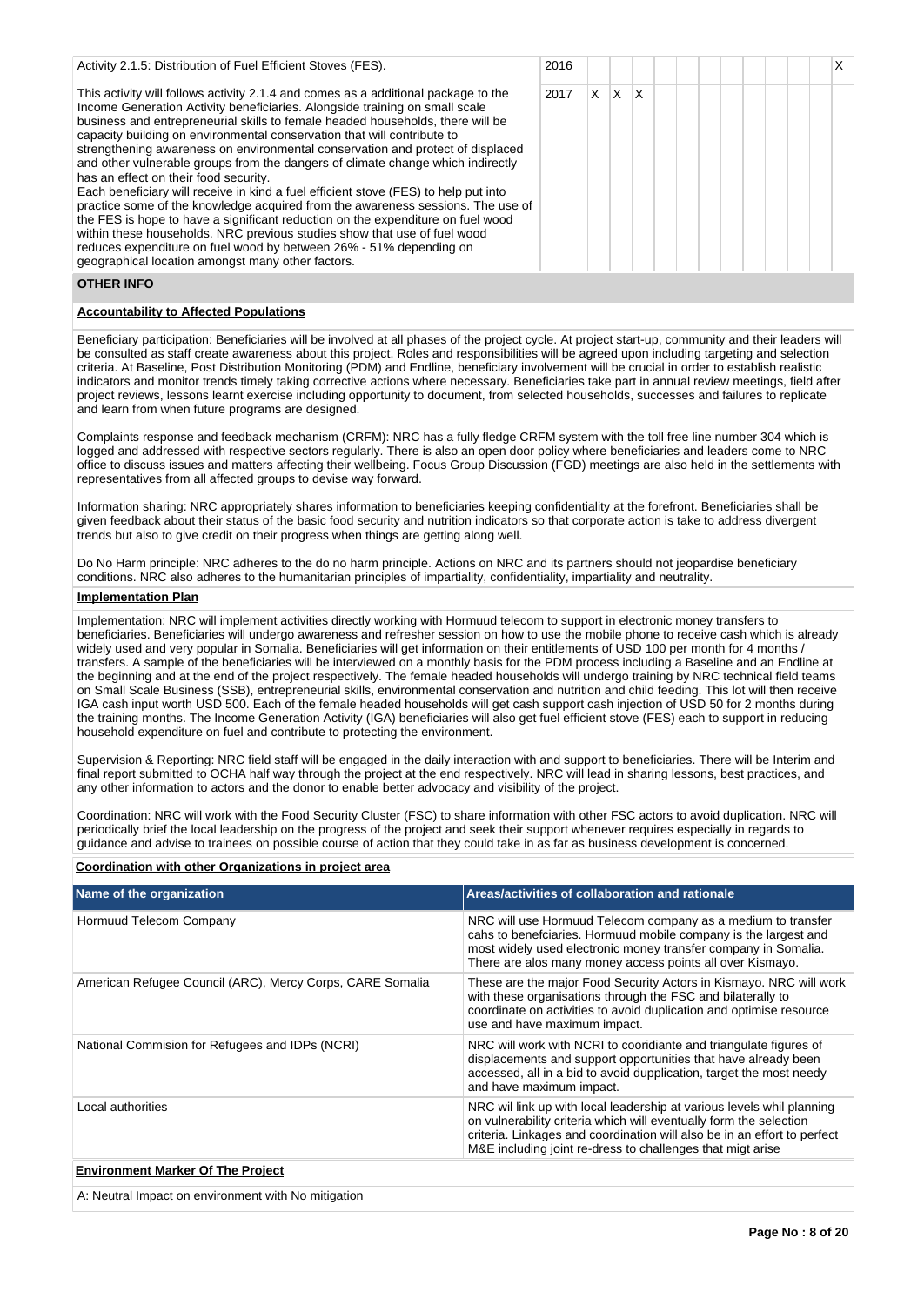### **Gender Marker Of The Project**

2a- The project is designed to contribute significantly to gender equality

### **Justify Chosen Gender Marker Code**

Kismayo like any other part of Somali society is largely patriarchal. Strong cultural and traditional attitudes reinforce this situation. Men are the key decision makers and often take most leadership roles and generally tend to take up most of the activities deemed to provide income. This makes women, and youth to be more vulnerable. Despite this system, the local administration of Kismayo supports the idea that when money is given to women it is more likely to be used for productive household benefits. NRC will utilize a deliberate effort to enroll women and provide them with energy saving cook stoves and enrolling most of them into the unconditional cash transfer (UCT) program. Women's work groups, where applicable, will be supervised by females and specific gender concerns will be addressed on the worksites, and hours will be set to minimize interference with other household duties whose omission might result in household tension.

NRC places great value on gender in its programming. NRC shall ensure that during all the stages of the project management cycle, women representation and participation is prioritized. At least 60% of beneficiaries shall be female. NRC will build capacity of female headed households on specific needs of women like nutrition and child care, and environmental conservation. During beneficiary registration, NRC will collect gender segregated data in order to better plan for the needs of all categories. While doing Baseline, Endline and other monitoring, gender sensitivities will be taken care of by collecting information from all these groups in society.

### **Protection Mainstreaming**

There is often significant extortion of the vulnerable and displaced by from gate keepers of often in disguise of rental for the plots of land in which Internally Displaced Persons (IDPs) live. Internally Displaced Persons often enter into verbal informal agreements just when they begin to live in that settlement - well before humanitarian and development actors begin to offer any kinds of support. This informal agreements are often in return for security and rent. occupants will pay a fixed amount monthly to gatekeepers for these services. However, anecdotal evidence shows that such payments are often higher when it is a cash program supposedly because of the liquidity. To reduce on this vice, NRC will transfer money to beneficiaries anonymously through the mobile phone platform which reduces on the chances of extortion from gatekeepers when compared to the other modalities of transfer. Protection issues that will be identified through the post distribution monitoring (PDMs) will be addressed timely. Income Generation Activity trainings will be designed in a manner that will not interfere with women roles within the household and thereby create potential conflict in the households. Approach and timing will be discussed with beneficiaries and an amicable middle ground arrived upon.

#### **Country Specific Information**

#### **Safety and Security**

NRC national staff are recruited locally within Kismayo and are therefore locally accepted and work freely within the settlements without restrictions. NRC will occasionally use security armed escorts to visit field locations and settlements when expatriate staff visit Kismayo for monitoring purposes. Besides, NRC has a security policy which includes awareness on first aid, management of fire outbreak and staff reaction and behavior in case of an incident. There is a crisis management team that will be activated once a security incident occurs and requires action. This is aimed at managing the situation to reduce on the impact

### **Access**

NRC has a functional office in Kismayo with field based staff. NRC will use the technical staff in Kismayo to delivery activities and projects.

#### **BUDGET**

| Code | <b>Budget Line Description</b>                                                                                                                                                                                                                         |   | D / S Quantity Unit | cost                          | <b>Duration</b><br>Recurran   charged<br>ce | $\frac{9}{6}$<br>to CHF | <b>Total Cost</b> |
|------|--------------------------------------------------------------------------------------------------------------------------------------------------------------------------------------------------------------------------------------------------------|---|---------------------|-------------------------------|---------------------------------------------|-------------------------|-------------------|
|      | <b>Staff and Other Personnel Costs</b>                                                                                                                                                                                                                 |   |                     |                               |                                             |                         |                   |
| 1.1  | <b>Food Security Specialist</b>                                                                                                                                                                                                                        | D | 1 <sup>1</sup>      | 7,500<br>.00.                 | $\overline{7}$                              | 5.00                    | 2,625.00          |
|      | The position is based in Mogadishu. He will offer overall Country support to Food Security Programs implementation and offering<br>overall technical support and leadership and direction. SHF will contribute 5% to salary @ \$7,500 for 7 months.    |   |                     |                               |                                             |                         |                   |
| 1.2  | Resilience Project Coordinator                                                                                                                                                                                                                         | D |                     | $1 \mid 7,500$<br>.00         | 7                                           | 5.00                    | 2,625.00          |
|      | This position will support in building capacity on resilience through training of stakeholders and technical support including to<br>actors. The position will based in Mogadishu. SHF will contribute 5% to salary @ \$7,500 for 7 months.            |   |                     |                               |                                             |                         |                   |
| 1.3  | <b>Food Security Manager</b>                                                                                                                                                                                                                           | D |                     | $1 \, 5,000$<br>.00.          | 8                                           | 15.00                   | 6,000.00          |
|      | The position will based in Mogadishu. Responsible for direct implementation of the food security project implementation. SHF will<br>contribute 15% to salary $@$ \$ 5,000 for 8 months.                                                               |   |                     |                               |                                             |                         |                   |
| 1.4  | <b>Food Security Coordinator</b>                                                                                                                                                                                                                       | D |                     | $1 \overline{)2,200}$<br>.00. | 8                                           | 20.00                   | 3,520.00          |
|      | The position will based in Mogadishu. Supports field officers in training and backstopping of project activities whenever required.<br>SHF will contribute 20% to salary @ \$ 2,200 for 8 months.                                                      |   |                     |                               |                                             |                         |                   |
| 1.5  | <b>Food Security Officer</b>                                                                                                                                                                                                                           | D | 1 <sup>1</sup>      | 1,300<br>.00                  | 8                                           | 50.00                   | 5,200.00          |
|      | The Food Security Project Officer will support field trainings, program guidance and report compilation. He/she will work closely<br>with the FS Assistants and the Project Coordinators. SHF will contribute 50% to salary $@$ \$ 1,300 for 8 months. |   |                     |                               |                                             |                         |                   |
| 1.6  | <b>Food Security Assistants</b>                                                                                                                                                                                                                        | D |                     | 2 850.0                       | 8                                           | 75.00                   | 10,200.00         |
|      | Project assitants will work directly with the beneficiaries. They will be directly involved in the implementation of this project. SHF<br>will contribute 75% to salary of 2 staff member $@$ \$850 for 8 months.                                      |   |                     |                               |                                             |                         |                   |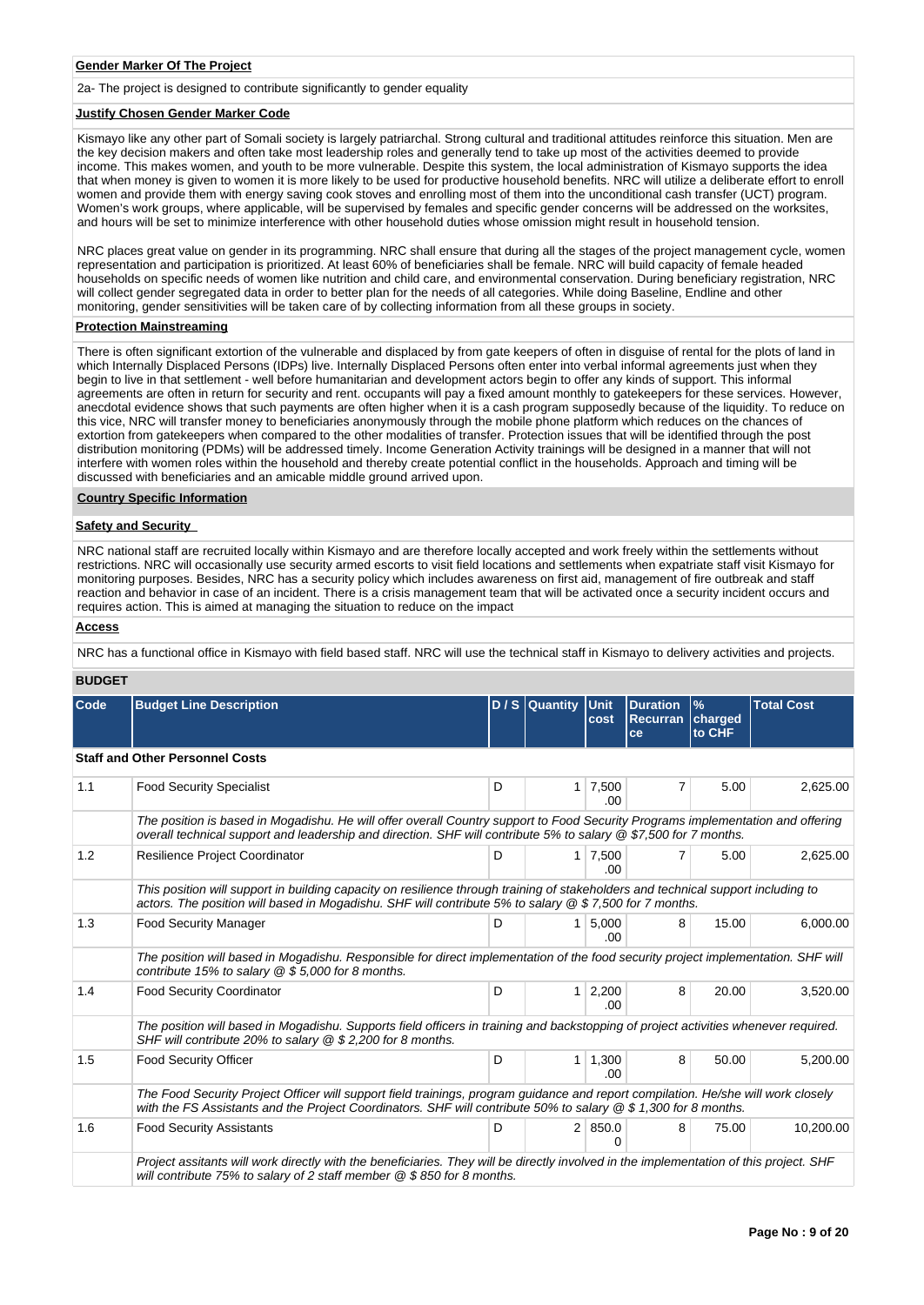| 1.7     | Monitoring and Evaluation (M&E) Officer                                                                                                                                                                                                                                                                                                                                                                                                  | S |     | $1 \mid 1,300$<br>.00   | 8  | 30.00  | 3,120.00   |
|---------|------------------------------------------------------------------------------------------------------------------------------------------------------------------------------------------------------------------------------------------------------------------------------------------------------------------------------------------------------------------------------------------------------------------------------------------|---|-----|-------------------------|----|--------|------------|
|         | The Food Security monitoring and Evaluation Officer (M&E) Officer will be responsible for supporting monitoring for adherence to<br>set results and goals. They will help in beneficiary data caption and analysis for this project. SHF will contribute 30% to salary @<br>\$ 1,300 for 8 months.                                                                                                                                       |   |     |                         |    |        |            |
| 1.8     | <b>Finance Assistant</b>                                                                                                                                                                                                                                                                                                                                                                                                                 | S |     | 1 850.0<br>0            | 8  | 30.00  | 2,040.00   |
|         | The Finance Assistant position will be based in Mogadishu and will support with financial transactions and monitoring. SHF will<br>contribute 30% to salary @ \$850 for 8 months.                                                                                                                                                                                                                                                        |   |     |                         |    |        |            |
| 1.9     | Admin Assistant                                                                                                                                                                                                                                                                                                                                                                                                                          | S |     | 1   850.0<br>0          | 7  | 30.00  | 1,785.00   |
|         | The Admin Assistant will be based at Kismayo and will support the program with bookings and travel arrangements. The position<br>will help in handling admin issues. SHF will contribute 30% to salary $@$ \$850 for 7 months.                                                                                                                                                                                                           |   |     |                         |    |        |            |
| 1.10    | Logistics Assistant                                                                                                                                                                                                                                                                                                                                                                                                                      | S |     | 1 850.0<br>0            | 5  | 30.00  | 1,275.00   |
|         | The Logistics Assistant will be based in Kismayo and will support logistical works related to this project at the field level. SHF will<br>contribute 30% to salary $@$ \$ 850 for 5 months.                                                                                                                                                                                                                                             |   |     |                         |    |        |            |
|         | <b>Section Total</b>                                                                                                                                                                                                                                                                                                                                                                                                                     |   |     |                         |    |        | 38,390.00  |
|         | <b>Supplies, Commodities, Materials</b>                                                                                                                                                                                                                                                                                                                                                                                                  |   |     |                         |    |        |            |
| 2.1     | Unconditional Cash Transfers - Kismayo                                                                                                                                                                                                                                                                                                                                                                                                   | D | 555 | 100.0<br>$\Omega$       | 4  | 100.00 | 222,000.00 |
|         | Funds will be disbursed during either lean/ hunger gap season. Beneficiaries will be registered and provided with UCT for 4<br>months, at \$100 per transfer. Beneficiaries are Internally Displaced Persons (IDPs), vulnerable host community (HC) and<br>returnees in Kismayo in the ratio 80%, 15% and 5%. Preferential treatment will be given to women headed households, child<br>headed households and people with special needs. |   |     |                         |    |        |            |
| $2.2\,$ | Conditional Cash Transfers (CCTs) for Income Generation<br>Activity (IGA) - Kismayo                                                                                                                                                                                                                                                                                                                                                      | D |     | 57 50.00                | 2  | 100.00 | 5,700.00   |
|         | Funds will be disbursed during during the months when Income generation activity, Income Generation Activity goes on to<br>cushion food needs. Income Generation Activity beneficiaries will get half the MEB for 2 months, at \$50 per transfer.<br>Beneficiaries are only women headed households from Internally displaced persons (IDP) camps, vulnerable host community<br>and returnees.                                           |   |     |                         |    |        |            |
| 2.3     | Income Generation Activity (IGA), cash input kit - Kismayo                                                                                                                                                                                                                                                                                                                                                                               | D | 57  | 500.0<br>0              | 1  | 100.00 | 28,500.00  |
|         | Funds will be disbursed after completion of training. Income Generationn Activity beneficiaries will get \$500 for business start-<br>up. Beneficiaries are only women headed households from Internally displaced persons (IDP) camps, vulnerable host community<br>and returnees stated in 2.2 above.                                                                                                                                  |   |     |                         |    |        |            |
| 2.4     | Token cards                                                                                                                                                                                                                                                                                                                                                                                                                              | D | 612 | 4.00                    | 1  | 100.00 | 2.448.00   |
|         | Token cards will be used for the identification of beneficiaries, it will be collected back at the end of the program. Each token<br>$costs$ \$4                                                                                                                                                                                                                                                                                         |   |     |                         |    |        |            |
| 2.5     | Training for Income Generation Activity (IGA) beneficiaries                                                                                                                                                                                                                                                                                                                                                                              | D | 57  | 30.00                   | 1  | 100.00 | 1,710.00   |
|         | This costs include meals and transportion of beneficiaries during the training of Income Generation Activities beneficiaries on<br>small scale business and entrepreneurial skills. Meals for 57 people at \$3 per day for 5 days. Transportation for 57 participants<br>at \$3 per for 5 days.                                                                                                                                          |   |     |                         |    |        |            |
| 2.6     | Energy saving cooking stoves for Income Generation Activity<br>beneficiaries                                                                                                                                                                                                                                                                                                                                                             | D |     | 57 10.00                | 1  | 100.00 | 570.00     |
|         | This is the cost that will ensure that each of the Income Generation Activity beneficiaries get a Fuel Efficient Stoves as input kit<br>after the environmental awareness training. Each Fuel efficient stove costs \$10                                                                                                                                                                                                                 |   |     |                         |    |        |            |
| 2.7     | Visibility items                                                                                                                                                                                                                                                                                                                                                                                                                         | D |     | $1 \, 2,000$<br>.00     | 1  | 100.00 | 2,000.00   |
|         | Visibility items will include: 50 caps at \$ 10 each, 15 polo T-Shirts at \$ 30, shirts, 20 Round neck T-shirts at \$ 25 each and 55<br>neck scurf at \$ 10 each to support in awareness creation to beneficiaries but also acknowledging the contribution of SHF to<br>supporting needs in Kismayo.                                                                                                                                     |   |     |                         |    |        |            |
| 2.8     | Post distribution monitoring (PDM)                                                                                                                                                                                                                                                                                                                                                                                                       | D |     | $5 \mid 20.00$          | 30 | 100.00 | 3,000.00   |
|         | Cash transfers will be monitored on a monthly basis to ascertain expenditure patterns and take corrective measures whenever<br>required. This cost is required for the monitoring of the impact of these project activities; 5 enumerators at \$20 for 30 days                                                                                                                                                                           |   |     |                         |    |        |            |
| 2.9     | Distribution security costs                                                                                                                                                                                                                                                                                                                                                                                                              | D |     | 2 100.0<br>0            | 4  | 100.00 | 800.00     |
|         | This cost will serve to provide additional security required at distributions sites to avoid losses to militias if not armed<br>guards/security are in place; 2 escort vehicles at \$100 each for 4 journeys/trips                                                                                                                                                                                                                       |   |     |                         |    |        |            |
| 2.10    | Other equipment purchase (Office furniture, registration<br>gudget/handset)                                                                                                                                                                                                                                                                                                                                                              | D |     | $1 \mid 1,200$<br>.00   | 1  | 100.00 | 1,200.00   |
|         | This is contribution to registration gudgets and office furniture costs to support program work in Kismayo namely: 3 mobile<br>phones at \$100 each, 4 tables at \$100 each, 8 chairs and \$62.5 each.                                                                                                                                                                                                                                   |   |     |                         |    |        |            |
| 2.11    | Bank charges for transferring cash - (Hormuud mobile money)                                                                                                                                                                                                                                                                                                                                                                              | D |     | $1 \mid 267,9$<br>28.00 | 1  | 1.20   | 3,215.14   |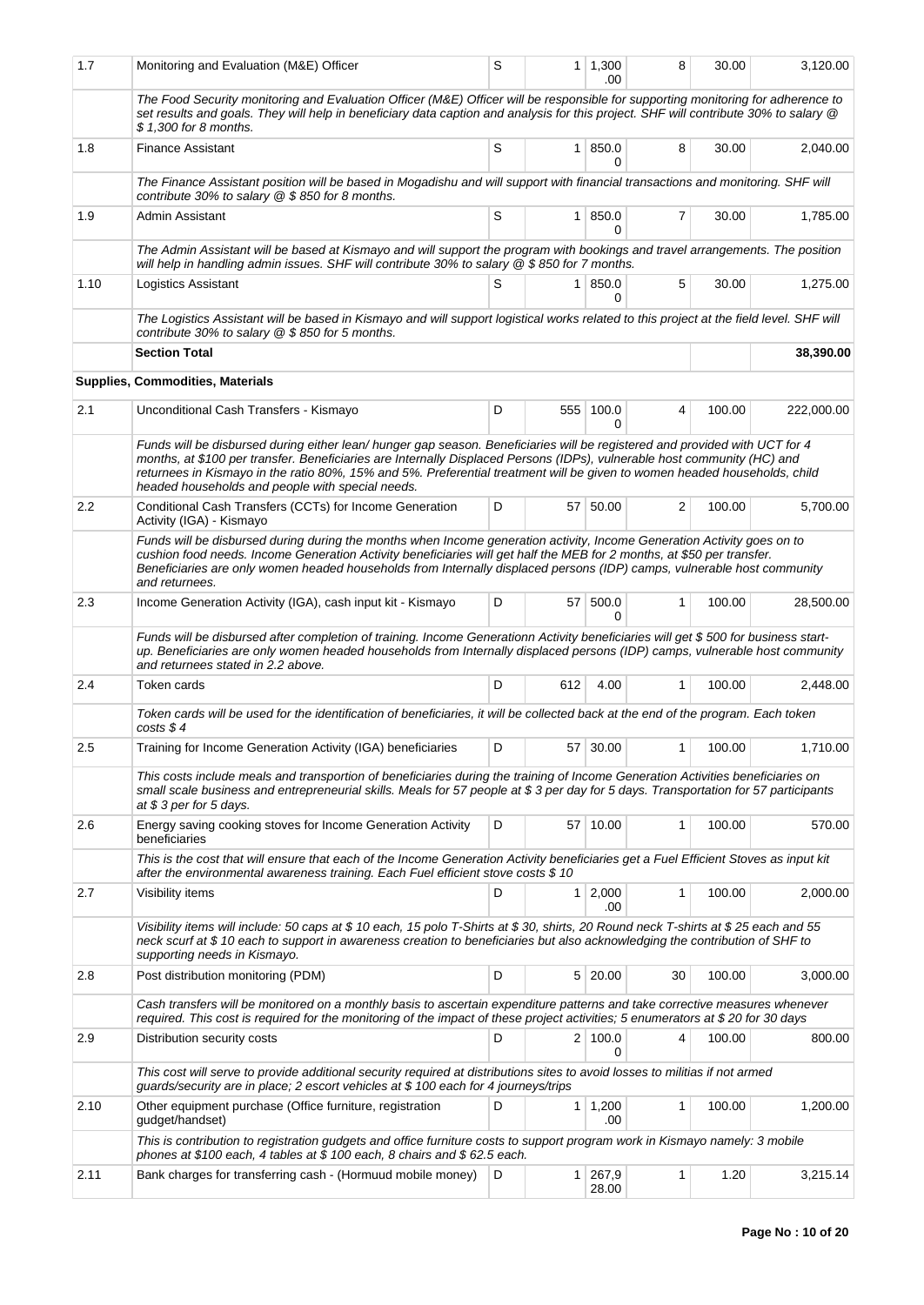|                   | These are transfer charges incurred during transfer of cash to beneficiaries for the Unconditional and conditional Cash transfers<br>and other associated costs for the project at 1.2% of the sum of all these costs                                                                                                |   |                |              |   |        |            |  |  |  |
|-------------------|----------------------------------------------------------------------------------------------------------------------------------------------------------------------------------------------------------------------------------------------------------------------------------------------------------------------|---|----------------|--------------|---|--------|------------|--|--|--|
|                   | <b>Section Total</b>                                                                                                                                                                                                                                                                                                 |   |                |              |   |        | 271,143.14 |  |  |  |
| <b>Travel</b>     |                                                                                                                                                                                                                                                                                                                      |   |                |              |   |        |            |  |  |  |
| 5.1               | Flight costs to Kismayo from Mogadishu                                                                                                                                                                                                                                                                               | D |                | 2 400.0<br>O | 4 | 100.00 | 3,200.00   |  |  |  |
|                   | This line will meet local and international flights for program delivery and support. Four (4) staff members (Project Coordinator,<br>Project Manager, Logistics Assistant and monitoring and evaluation officer making 2 trips from Mogadishu to Kismayo through<br>the project period at a cots of $$400$ per trip |   |                |              |   |        |            |  |  |  |
| 5.2               | Vehicle hire for project activities                                                                                                                                                                                                                                                                                  | D | 1 <sup>1</sup> | 2,000<br>.00 | 2 | 100.00 | 4,000.00   |  |  |  |
|                   | This costs will serve to meet vehicle hire for activity support per month on a day to day basis at \$2,000 per months as per NRC<br>vehicle procurement guidelines                                                                                                                                                   |   |                |              |   |        |            |  |  |  |
|                   | <b>Section Total</b>                                                                                                                                                                                                                                                                                                 |   | 7,200.00       |              |   |        |            |  |  |  |
|                   | <b>General Operating and Other Direct Costs</b>                                                                                                                                                                                                                                                                      |   |                |              |   |        |            |  |  |  |
| 7.1               | Office rent                                                                                                                                                                                                                                                                                                          | S | 1 <sup>1</sup> | 2,000<br>.00 | 8 | 25.00  | 4,000.00   |  |  |  |
|                   | Office space 25% rent monthly contribution to Kismayo office $@$ \$2000 per month over 8 months                                                                                                                                                                                                                      |   |                |              |   |        |            |  |  |  |
| 7.2               | Electricity                                                                                                                                                                                                                                                                                                          | S | 1 <sup>1</sup> | 1,700<br>.00 | 8 | 25.00  | 3,400.00   |  |  |  |
|                   | This is 25% Electricity bill contribution to Kismayo office at \$1700 per month for 8 months                                                                                                                                                                                                                         |   |                |              |   |        |            |  |  |  |
| 7.3               | Communication costs                                                                                                                                                                                                                                                                                                  | S | $\mathbf{1}$   | 1,000<br>.00 | 8 | 25.00  | 2,000.00   |  |  |  |
|                   | This is 25% communication costs bill contribution to Kismayo $@$ \$ 1000 for 8 months                                                                                                                                                                                                                                |   |                |              |   |        |            |  |  |  |
| 7.4               | Office supplies and stationery                                                                                                                                                                                                                                                                                       | S | 1 <sup>1</sup> | 763.9<br>0   | 1 | 50.00  | 381.95     |  |  |  |
|                   | This is 50% Office supplies and stationery contribution in Kismayo as per breakdown                                                                                                                                                                                                                                  |   |                |              |   |        |            |  |  |  |
|                   | <b>Section Total</b>                                                                                                                                                                                                                                                                                                 |   |                |              |   |        | 9,781.95   |  |  |  |
| <b>SubTotal</b>   |                                                                                                                                                                                                                                                                                                                      |   | 1,423.00       |              |   |        | 326,515.09 |  |  |  |
| <b>Direct</b>     |                                                                                                                                                                                                                                                                                                                      |   |                |              |   |        | 308,513.14 |  |  |  |
| Support           |                                                                                                                                                                                                                                                                                                                      |   |                |              |   |        | 18,001.95  |  |  |  |
| <b>PSC Cost</b>   |                                                                                                                                                                                                                                                                                                                      |   |                |              |   |        |            |  |  |  |
|                   | <b>PSC Cost Percent</b>                                                                                                                                                                                                                                                                                              |   |                |              |   |        | 7.00       |  |  |  |
| <b>PSC Amount</b> |                                                                                                                                                                                                                                                                                                                      |   |                |              |   |        | 22,856.06  |  |  |  |
| <b>Total Cost</b> |                                                                                                                                                                                                                                                                                                                      |   |                |              |   |        | 349,371.15 |  |  |  |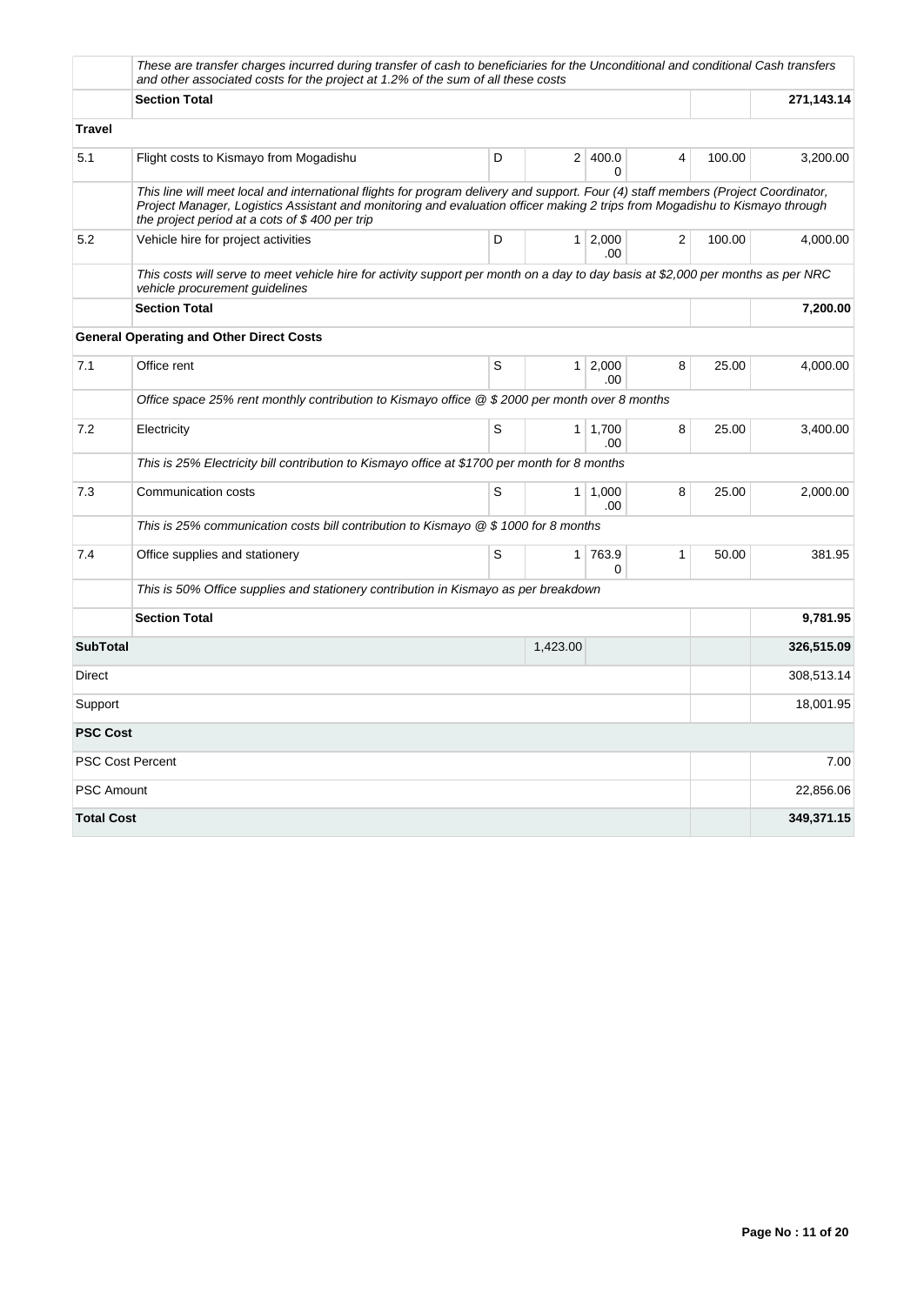# **Project Locations**

| <b>Location</b>                       | <b>Estimated</b><br>percentage<br>of budget<br>for each<br><b>location</b> | <b>Estimated number of beneficiaries</b><br>for each location |              |             |       |              | <b>Activity Name</b>                                                                                                                                                                                                                                                                                                                                                                                                                                                                                                                                                                                                                                                                                                                                                                                                                                                                                                                                                                                                                                                                                                                                                                                                                                                                                                                                                                                                                                                                                                                                                                                                                                                                                                                                                                                                                                                                                                                                                                                                                                                                                                                                                                                                                                                                                                                                    |
|---------------------------------------|----------------------------------------------------------------------------|---------------------------------------------------------------|--------------|-------------|-------|--------------|---------------------------------------------------------------------------------------------------------------------------------------------------------------------------------------------------------------------------------------------------------------------------------------------------------------------------------------------------------------------------------------------------------------------------------------------------------------------------------------------------------------------------------------------------------------------------------------------------------------------------------------------------------------------------------------------------------------------------------------------------------------------------------------------------------------------------------------------------------------------------------------------------------------------------------------------------------------------------------------------------------------------------------------------------------------------------------------------------------------------------------------------------------------------------------------------------------------------------------------------------------------------------------------------------------------------------------------------------------------------------------------------------------------------------------------------------------------------------------------------------------------------------------------------------------------------------------------------------------------------------------------------------------------------------------------------------------------------------------------------------------------------------------------------------------------------------------------------------------------------------------------------------------------------------------------------------------------------------------------------------------------------------------------------------------------------------------------------------------------------------------------------------------------------------------------------------------------------------------------------------------------------------------------------------------------------------------------------------------|
|                                       |                                                                            | <b>Men</b>                                                    | <b>Women</b> | <b>Boys</b> | Girls | <b>Total</b> |                                                                                                                                                                                                                                                                                                                                                                                                                                                                                                                                                                                                                                                                                                                                                                                                                                                                                                                                                                                                                                                                                                                                                                                                                                                                                                                                                                                                                                                                                                                                                                                                                                                                                                                                                                                                                                                                                                                                                                                                                                                                                                                                                                                                                                                                                                                                                         |
| Lower Juba -> Kismayo -> Anole        | 33                                                                         | 96                                                            | 168          | 492         | 444   |              | 1,200 Activity 1.1.1 : Beneficiary identification and<br>registration:<br>This will be based on agreed upon vulnerability<br>criteria between the community and their leaders<br>and NRC based mainly on socio economic<br>indicators namely; households head, poverty<br>status of the household, disability status,<br>household size amongst others. NRC will then<br>use the selection criteria, working with its<br>community based structures to select and<br>identify beneficiaries for the project.<br>Activity 1.1.2 : Monitoring will be composed of 3<br>main activities namely:<br>(1) Baseline survey. This will take place on a<br>representative sample taking into consideration<br>95% confidence levels. Sample beneficiaries will<br>be randomly selected from the registration list to<br>ensure no biases. This will be done immediately<br>after selection of beneficiaries take place. The<br>indicators ascertained will be used to measure<br>change attributed to the project at the end of the<br>project. (2) Post distribution monitoring (PDM):<br>This will be done 4 weeks after each distribution<br>when beneficiaries will have used the amounts of<br>money distributed. Expenditure patterns will be<br>monitored in order to assess deviations from plan<br>and take corrective measures whenever<br>necessary. (3) Endline survey: This is planned<br>during the last 2 months of the project. Just like<br>at baseline, a representative sample at 95%<br>confidence levels will be taken and a survey<br>done to assess changes that can me attributed to<br>this project.<br>Activity 1.1.3 : Unconditional Cash Transfer<br>(UCT):<br>Four cash transfers are planned during the lean<br>season using electronic mobile money transfers<br>(Hormuud) which is wide spread and easily<br>accessible in Somalia including Kismayo.<br>Beneficiaries will undergo a refresher on how<br>they can assess their monthly transfers. NRC<br>previous electronic mobile money transfers did<br>not register any significant challenges. NRC will<br>learn and make this time round even better. UCT<br>will improve access to food and provide life-<br>saving and life-sustaining assistance to people in<br>need, prioritizing the most vulnerable<br>displacement affected population in Kismayo<br>settlements. |
| Lower Juba -> Kismayo -><br>Dalxiiska | 51                                                                         | 150                                                           | 262          | 768         | 692   |              | 1,872 Activity 1.1.1 : Beneficiary identification and<br>registration:<br>This will be based on agreed upon vulnerability<br>criteria between the community and their leaders<br>and NRC based mainly on socio economic<br>indicators namely; households head, poverty<br>status of the household, disability status,<br>household size amongst others. NRC will then<br>use the selection criteria, working with its<br>community based structures to select and<br>identify beneficiaries for the project.                                                                                                                                                                                                                                                                                                                                                                                                                                                                                                                                                                                                                                                                                                                                                                                                                                                                                                                                                                                                                                                                                                                                                                                                                                                                                                                                                                                                                                                                                                                                                                                                                                                                                                                                                                                                                                            |
|                                       |                                                                            |                                                               |              |             |       |              | Activity 1.1.2 : Monitoring will be composed of 3<br>main activities namely:<br>(1) Baseline survey. This will take place on a<br>representative sample taking into consideration<br>95% confidence levels. Sample beneficiaries will<br>be randomly selected from the registration list to<br>ensure no biases. This will be done immediately<br>after selection of beneficiaries take place. The<br>indicators ascertained will be used to measure<br>change attributed to the project at the end of the<br>project. (2) Post distribution monitoring (PDM):<br>This will be done 4 weeks after each distribution                                                                                                                                                                                                                                                                                                                                                                                                                                                                                                                                                                                                                                                                                                                                                                                                                                                                                                                                                                                                                                                                                                                                                                                                                                                                                                                                                                                                                                                                                                                                                                                                                                                                                                                                     |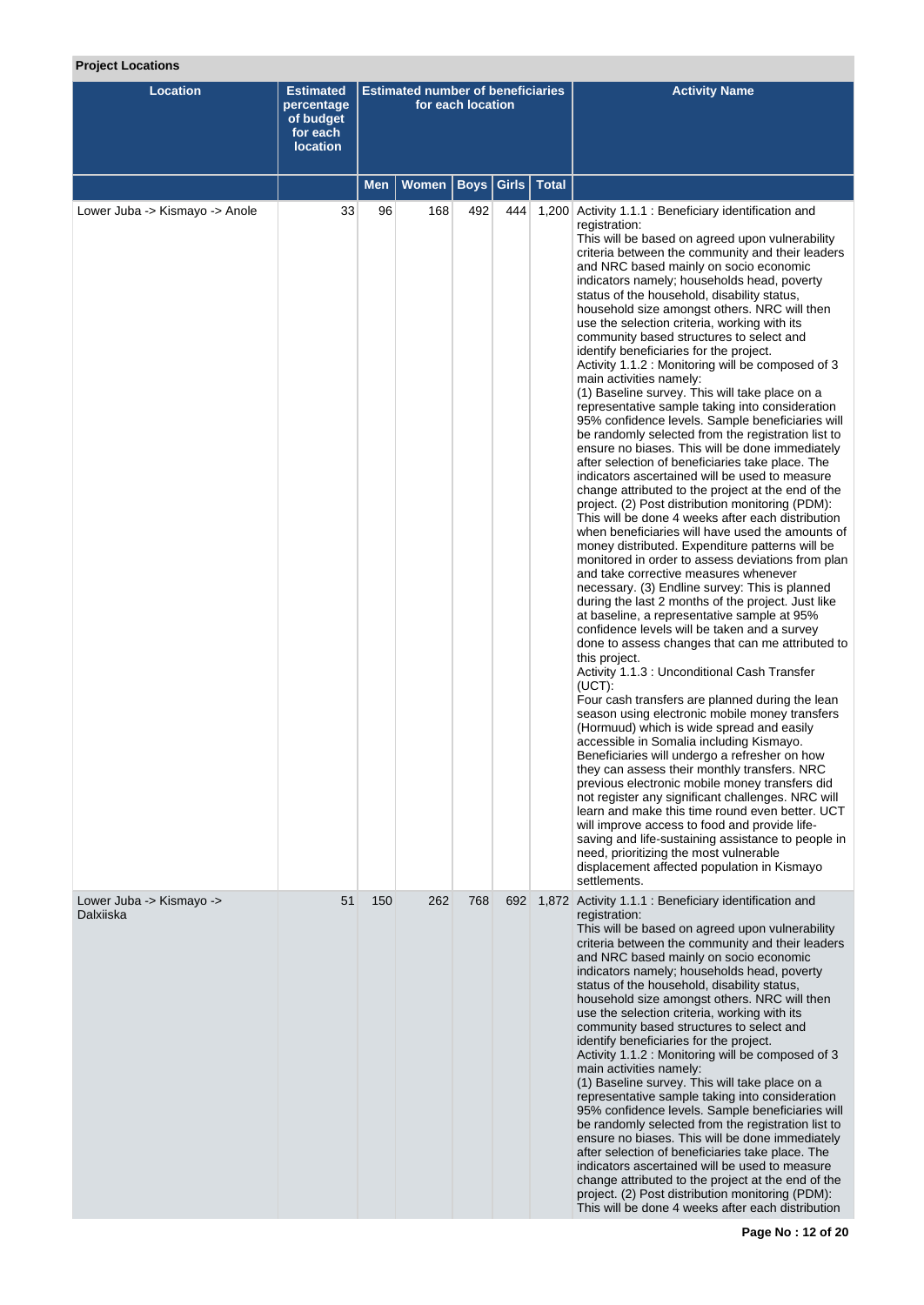when beneficiaries will have used the amounts of money distributed. Expenditure patterns will be monitored in order to assess deviations from plan and take corrective measures whenever necessary. (3) Endline survey: This is planned during the last 2 months of the project. Just like at baseline, a representative sample at 95% confidence levels will be taken and a survey done to assess changes that can me attributed to this project.

Activity 1.1.3 : Unconditional Cash Transfer  $(UCT)$ :

Four cash transfers are planned during the lean season using electronic mobile money transfers (Hormuud) which is wide spread and easily accessible in Somalia including Kismayo. Beneficiaries will undergo a refresher on how they can assess their monthly transfers. NRC previous electronic mobile money transfers did not register any significant challenges. NRC will learn and make this time round even better. UCT will improve access to food and provide lifesaving and life-sustaining assistance to people in need, prioritizing the most vulnerable displacement affected population in Kismayo settlements.

Activity 2.1.1 : Beneficiary identification and registration:

Only women headed households will participate in this activity. Nonetheless, the selection criteria will be similar to the one for unconditional cash transfer (UCT), i.e. based on agreed upon vulnerability criteria between the community and their leaders and NRC based mainly on socio economic indicators namely; households head, poverty status of the household, disability status, household size amongst others. NRC will then use the selection criteria, working with its community based structures to select and identify beneficiaries for the project. Activity 2.1.2 : Monitoring will be composed of 3 main activities namely:

(1) Baseline survey. This will take place on a representative sample taking into consideration 95% confidence levels. Sample beneficiaries will be randomly selected from the registration list to ensure no biases. This will be done immediately after selection of beneficiaries take place. The indicators ascertained will be used to measure change attributed to the project at the end of the project. (2) Post distribution monitoring (PDM): This will be done once - at least 4 weeks after cash disbursement. This will be used to monitor expenditure patterns will be monitored in order to assess deviations from plan and take corrective measures whenever necessary. (3) Endline survey: This is planned during the last 2 months of the project. Just like at baseline, a representative sample at 95% confidence levels will be taken and a survey done to assess changes that can me attributed to this project. Activity 2.1.3 : Training of beneficiaries on Small Scale Business (SSB), entrepreneurial skills, environment conservation and nutrition and child feeding practices.

This will be done by NRC experienced officers and assistants involving business community to share experiences and advise to these potentially new entrants into the venture. Much of the learning and training will be experience sharing and use of visual aids to improve on participation of these adult learners. Learning sessions will last no longer that 3 hours each day to allow for bread winners (female headed households) to get back home and attend to other household chores. Hot meals will be provided during training sessions. Capacity building is will contribute to strengthening the protection of displaced and other vulnerable groups and catalyzes durable solutions by creating self reliance of the most disadvantaged in the community. Activity 2.1.4 : Distribution of Conditional Cash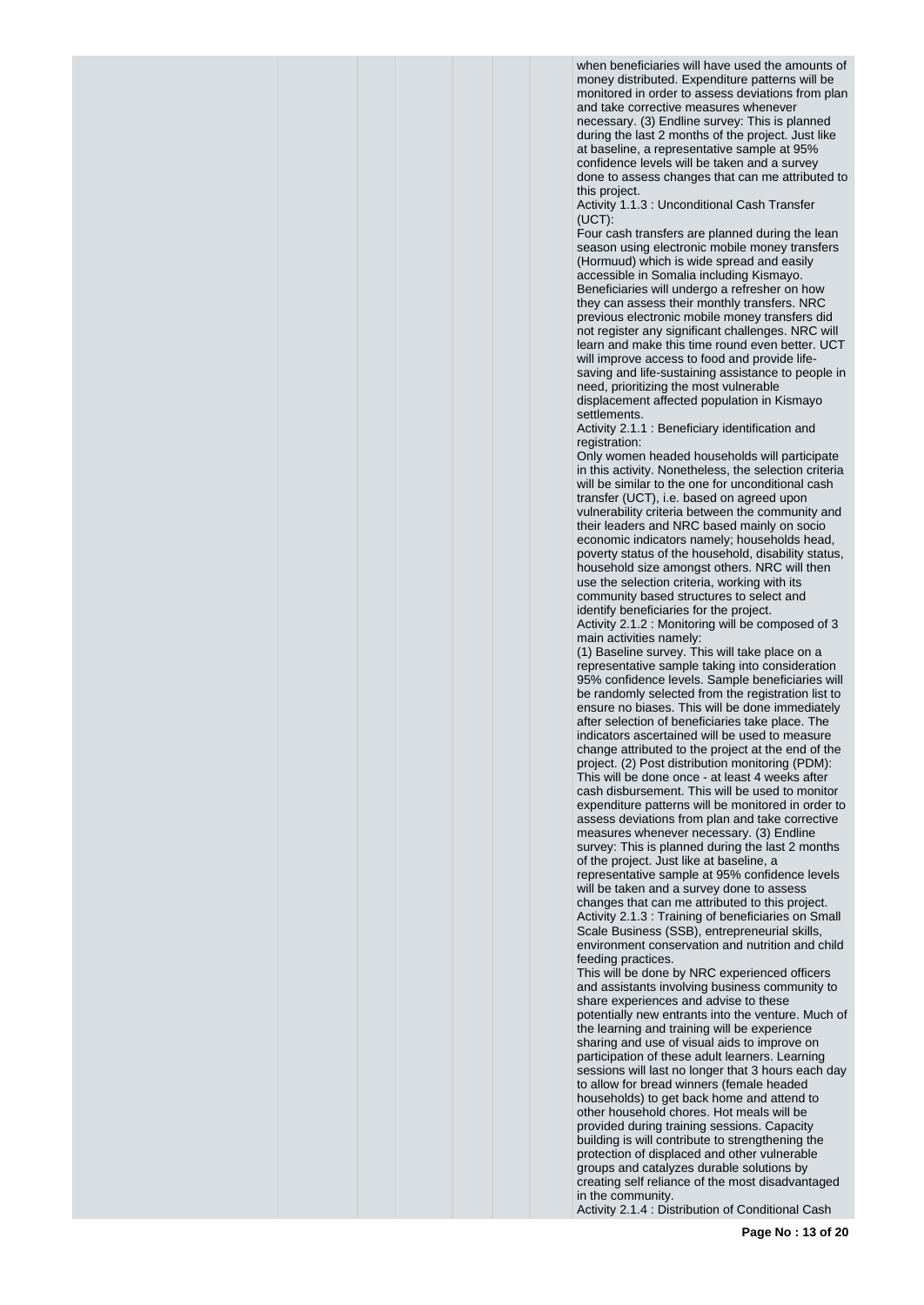Transfers (CCT) for Income Generation Activity input. This activity will target female headed households with particular social vulnerabilities like; (1) no external support/remittances, more than 3 children of school going age, presence of physical disability, chronic illness within the household/head, etc.

The cash transfer that will be distributed will be intended to capitalize/re-capitalize the different choices of business ventures being taken or intended to be undertaken by female headed households with disability in Kismayo. Each beneficiary will receive in cash \$500 intended to either boost (re-capitalize) their business Income Generation Activities or provide start-up capital for those that are already doing something within the choices enterprises. Business choices will be range from vegetable vendors, small

merchandise, sale of assorted food and non food items and clothing business amongst others. The new entrants will have their chosen enterprises evaluated for viability during the training sessions before approval.

The transfers will be done in two phases, halfway through the training and at the end of the training; the former intended to enable learning while training is still. The transfer will be through electronic money transfer (Hormuud). Monitoring of expenditure pattern will take place as stated in activity 2.1.2.

Activity 2.1.5 : Distribution of Fuel Efficient Stoves (FES).

This activity will follows activity 2.1.4 and comes as a additional package to the Income Generation Activity beneficiaries. Alongside training on small scale business and entrepreneurial skills to female headed households, there will be capacity building on environmental conservation that will contribute to strengthening awareness on environmental conservation and protect of displaced and other vulnerable groups from the dangers of climate change which indirectly has an effect on their food security.

Each beneficiary will receive in kind a fuel efficient stove (FES) to help put into practice some of the knowledge acquired from the awareness sessions. The use of the FES is hope to have a significant reduction on the expenditure on fuel wood within these households. NRC previous studies show that use of fuel wood reduces expenditure on fuel wood by between 26% - 51% depending on geographical location amongst many other factors.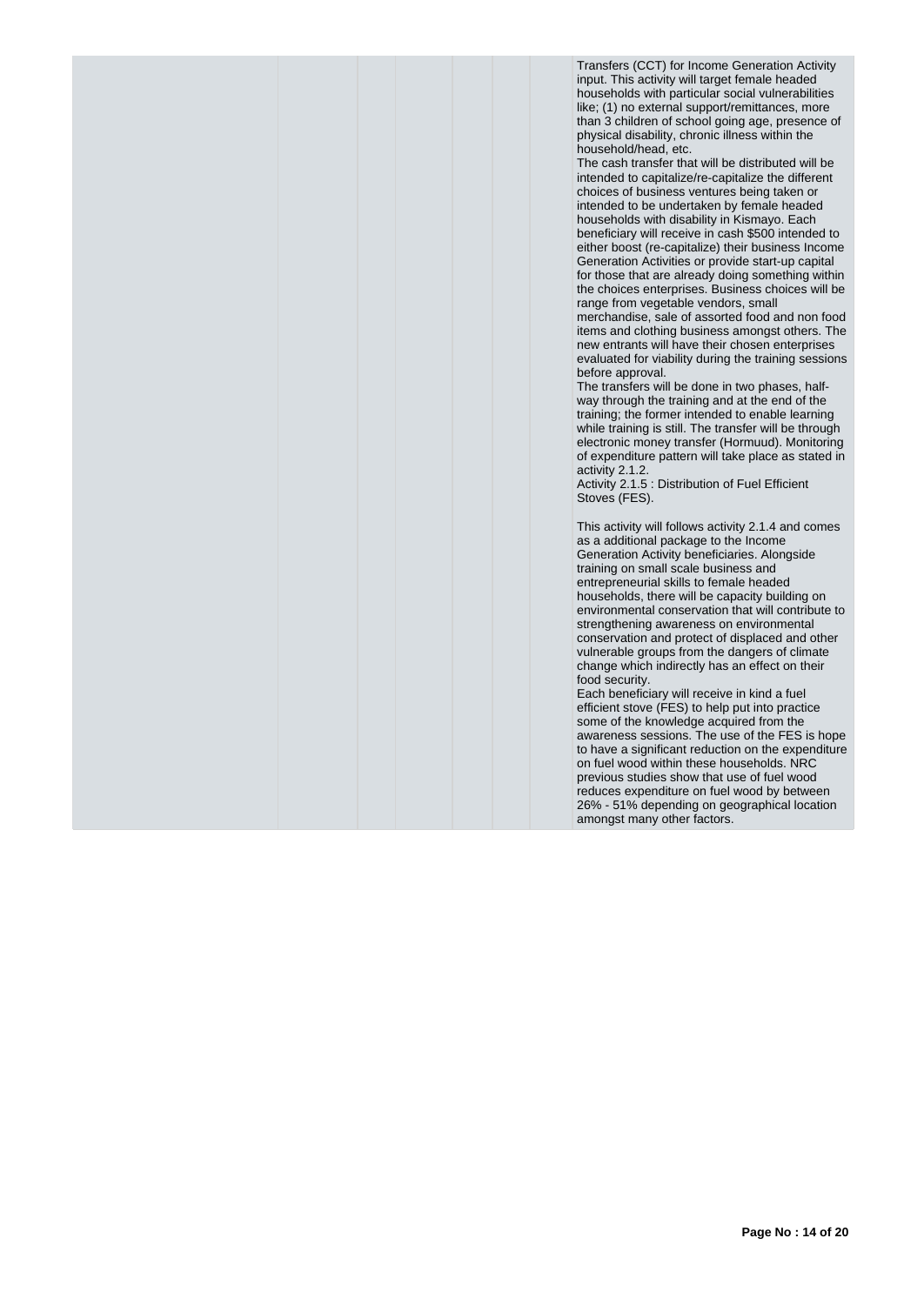| Lower Juba -> Kismayo -> Jiroole | 16 | 48 | 84 | 246 | 222 | 600 Activity 1.1.1 : Beneficiary identification and |
|----------------------------------|----|----|----|-----|-----|-----------------------------------------------------|
|                                  |    |    |    |     |     | registration:                                       |
|                                  |    |    |    |     |     | This will be based on agreed upon vulnerability     |
|                                  |    |    |    |     |     | criteria between the community and their leaders    |
|                                  |    |    |    |     |     | and NRC based mainly on socio economic              |
|                                  |    |    |    |     |     | indicators namely; households head, poverty         |
|                                  |    |    |    |     |     | status of the household, disability status,         |
|                                  |    |    |    |     |     | household size amongst others. NRC will then        |
|                                  |    |    |    |     |     | use the selection criteria, working with its        |
|                                  |    |    |    |     |     | community based structures to select and            |
|                                  |    |    |    |     |     | identify beneficiaries for the project.             |
|                                  |    |    |    |     |     | Activity 1.1.2 : Monitoring will be composed of 3   |
|                                  |    |    |    |     |     | main activities namely:                             |
|                                  |    |    |    |     |     | (1) Baseline survey. This will take place on a      |
|                                  |    |    |    |     |     | representative sample taking into consideration     |
|                                  |    |    |    |     |     | 95% confidence levels. Sample beneficiaries will    |
|                                  |    |    |    |     |     | be randomly selected from the registration list to  |
|                                  |    |    |    |     |     | ensure no biases. This will be done immediately     |
|                                  |    |    |    |     |     | after selection of beneficiaries take place. The    |
|                                  |    |    |    |     |     | indicators ascertained will be used to measure      |
|                                  |    |    |    |     |     | change attributed to the project at the end of the  |
|                                  |    |    |    |     |     | project. (2) Post distribution monitoring (PDM):    |
|                                  |    |    |    |     |     | This will be done 4 weeks after each distribution   |
|                                  |    |    |    |     |     | when beneficiaries will have used the amounts of    |
|                                  |    |    |    |     |     | money distributed. Expenditure patterns will be     |
|                                  |    |    |    |     |     | monitored in order to assess deviations from plan   |
|                                  |    |    |    |     |     | and take corrective measures whenever               |
|                                  |    |    |    |     |     | necessary. (3) Endline survey: This is planned      |
|                                  |    |    |    |     |     | during the last 2 months of the project. Just like  |
|                                  |    |    |    |     |     | at baseline, a representative sample at 95%         |
|                                  |    |    |    |     |     | confidence levels will be taken and a survey        |
|                                  |    |    |    |     |     | done to assess changes that can me attributed to    |
|                                  |    |    |    |     |     | this project.                                       |
|                                  |    |    |    |     |     | Activity 1.1.3 : Unconditional Cash Transfer        |
|                                  |    |    |    |     |     | $(UCT)$ :                                           |
|                                  |    |    |    |     |     | Four cash transfers are planned during the lean     |
|                                  |    |    |    |     |     | season using electronic mobile money transfers      |
|                                  |    |    |    |     |     | (Hormuud) which is wide spread and easily           |
|                                  |    |    |    |     |     | accessible in Somalia including Kismayo.            |
|                                  |    |    |    |     |     | Beneficiaries will undergo a refresher on how       |
|                                  |    |    |    |     |     | they can assess their monthly transfers. NRC        |
|                                  |    |    |    |     |     | previous electronic mobile money transfers did      |
|                                  |    |    |    |     |     | not register any significant challenges. NRC will   |
|                                  |    |    |    |     |     | learn and make this time round even better. UCT     |
|                                  |    |    |    |     |     | will improve access to food and provide life-       |
|                                  |    |    |    |     |     | saving and life-sustaining assistance to people in  |
|                                  |    |    |    |     |     | need, prioritizing the most vulnerable              |
|                                  |    |    |    |     |     | displacement affected population in Kismayo         |
|                                  |    |    |    |     |     | settlements.                                        |

**Documents**

| <b>Category Name</b>                | <b>Document Description</b>                                  |
|-------------------------------------|--------------------------------------------------------------|
| Signed Project documents            | HC signed Combined Allocation letter for NRCs and WV doc.pdf |
| <b>Signed Project documents</b>     | HC signed combined FTR for NRC and WV pdf                    |
| Signed Project documents            | HC IP and EO Signed allocation letter 281016.pdf             |
| <b>Project Supporting Documents</b> | 2016 Somalia Humanitarian Needs Overview.pdf                 |
| <b>Project Supporting Documents</b> | Cash memo-NRC 2539.docx                                      |
| <b>Project Supporting Documents</b> | COMM FSC 2016 08 10 SHF Budget & BoQs - Kismayo.xls          |
| <b>Project Supporting Documents</b> | Cash Memo FSC NRC 2539 14916.pdf                             |
| <b>Project Supporting Documents</b> | Cash Memo 2539 15916.pdf                                     |
| <b>Project Supporting Documents</b> | Cash Memo FSC NRC 2539 (ERADAC-Kismayo).pdf                  |
| <b>Project Supporting Documents</b> | Cash Memo 2539_15-9-2016.pdf                                 |
| <b>Budget Documents</b>             | 2016 07 24 SHF Budget and BoQ - Kismayo.xls                  |
| <b>Budget Documents</b>             | 2016 07 26 SHF Budget & BoQs - Kismayo.xls                   |
| <b>Budget Documents</b>             | 2016 07 29 SHF Budget & BoQs - Kismayo.xls                   |
| <b>Budget Documents</b>             | NRC 2539 BOQs - 3.8.16.xlsx                                  |